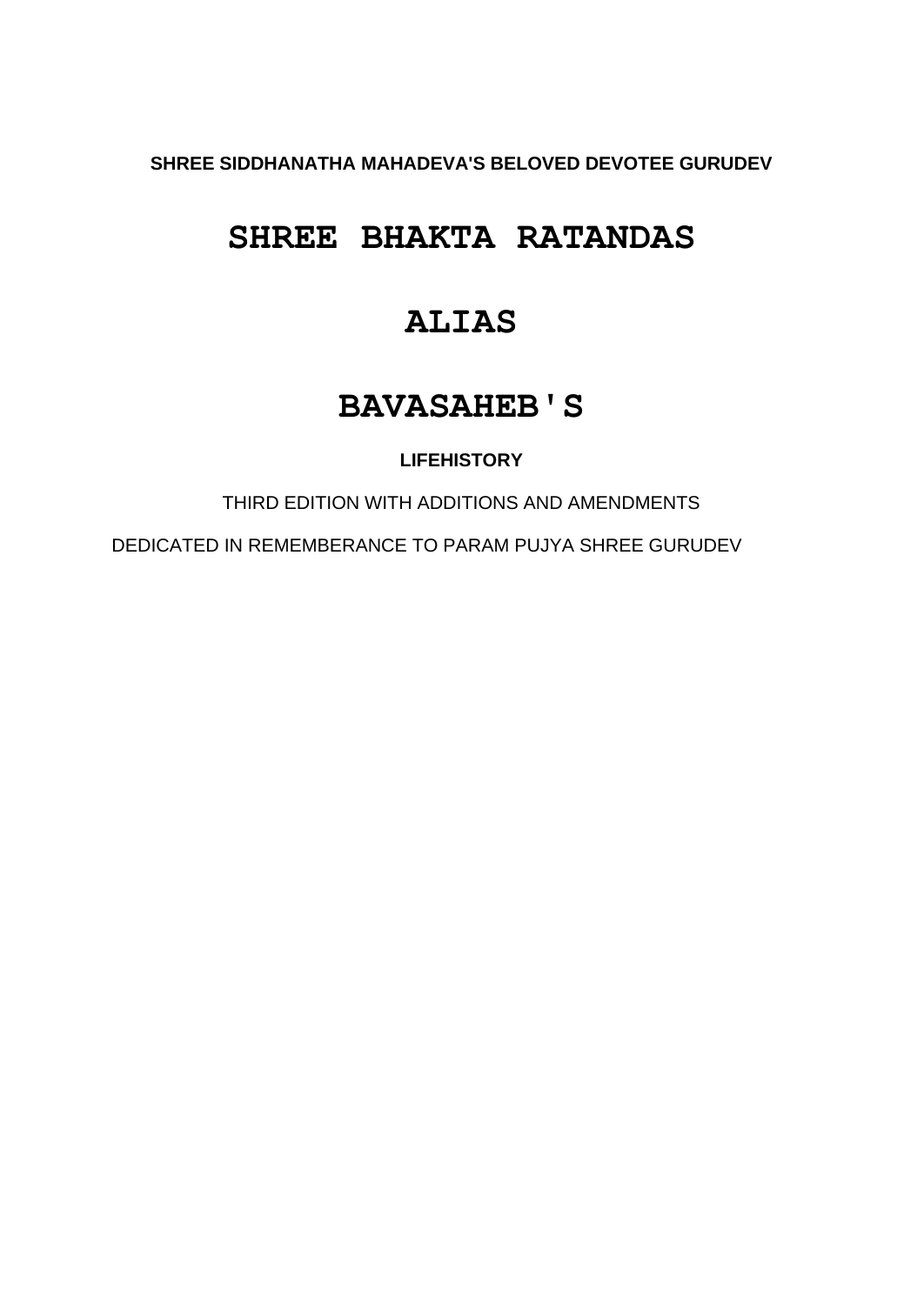**SHREE GANESHAYA NAMAHA SHREE SADAGURUVE NAMAHA**

**SHREE SIDHHANATAHA MAHADEVA'S BELOVED DEVOTEE GURUDEV**

**SHREE RATANDAS ALIAS SHREE BAVASAHEB'S**

#### **LIFE HISTORY**

#### PUBLISHERS:

LATE MORARJI PURUSHOTTAM VARMA HIMATBHAI MORARJI VARMA BALDEV MORARJI VARMA SHREE VEDA DHARMA RAKSHAK CHANDRAVANSHI YADAV KULOTAPPAN SHREE BAVASAHEB THAKOR CHATURBHUJ DEVASTHAN THRONE'S DESCENDENT AND WORKING MEMBER

OLPAD (DIST. SURAT)

YEAR 1963 (P.T.R.N. 797 A.SURAT)

DATE : 1.9.68

TRANSLATED : 8.4.94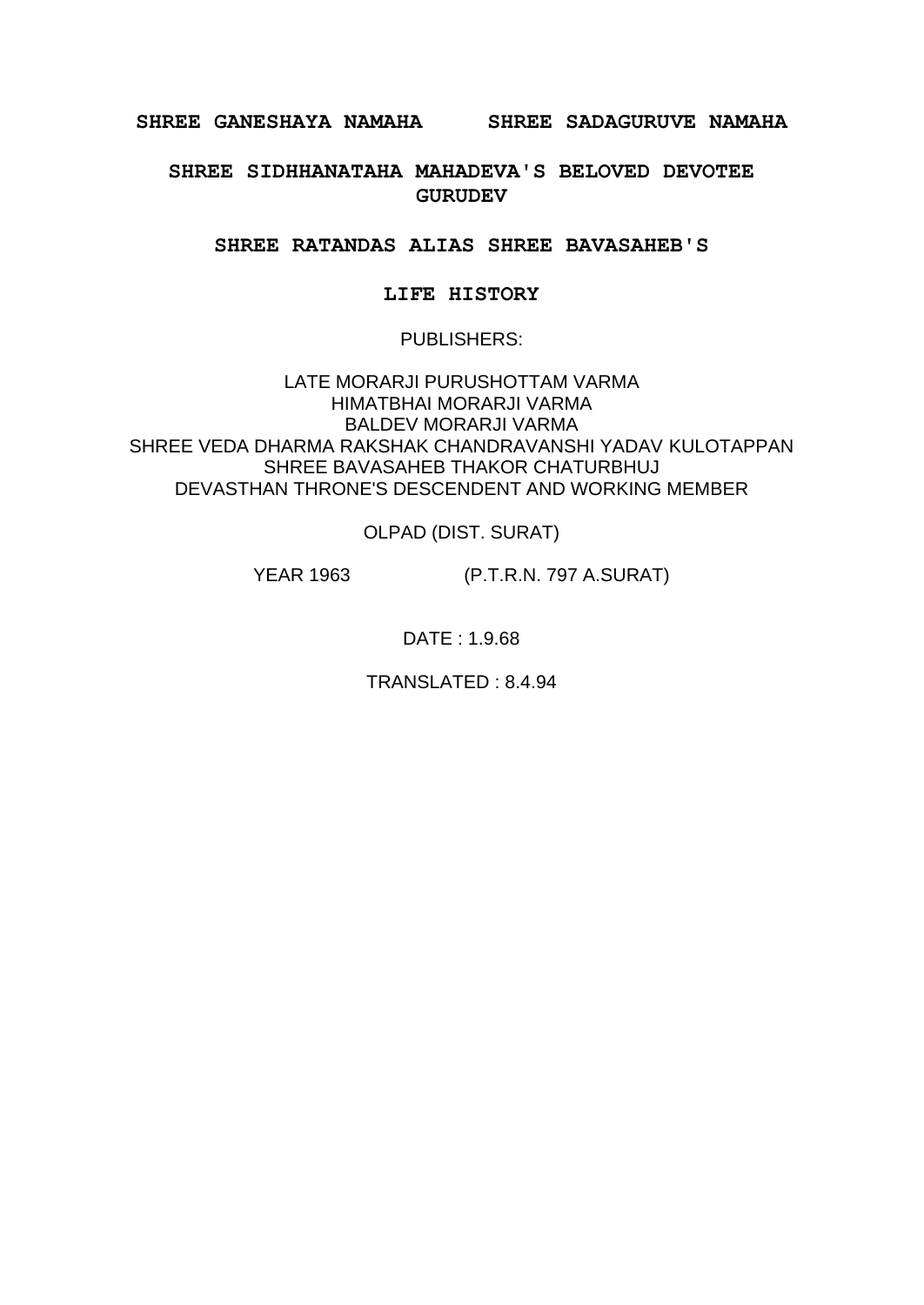## **PREFACE**

In the district of Surat, the village of Olpad was blessed with the coming of Shree Siddhanath Mahadeva's param devotee Bhakta Ratandas Maharaj whose fame of miracles has spread and is known in the areas of Bharuch and Surat.

A collection of all these true stories was published in book form by my father in 1939. This book has remained unavailable after the publication for quite a number of years; it was the wish of Shree Gurudev and many devotees to re-publish in new form the life of Gurudev, miracles and history. Having been born in the family of Gurudev, I felt obliged to repay the ancestral debt. But due to financial circumstances this did not materialise, until the first edition...

Dharma Gurudeva's param devotee Shree Parbhubhai Vallabhbhai Chauhan by chance had arrived from Africa, to whom I suggested my wish. Shree Parbhubhai gladly accepted to do the necessary. Not only that, he took upon his head the trouble to undertake and process all the necessary tasks associated with the publication, and has given me the opportunity to repay the ancestral debt. After that, Shree Chhibabhai Patel undertook all the responsibilities of the second edition and those for the publication of this third edition have been borne by Shree Gurudev's devotee Shree Messrs. Patel Somila of Olpad - Kanjibhai Pachanbhai originally of Netra (Kutch).

It thus fills me with great joy to see and know the fulfilment of my ambition of making public devotee Shree Ratandas's miraculous life history.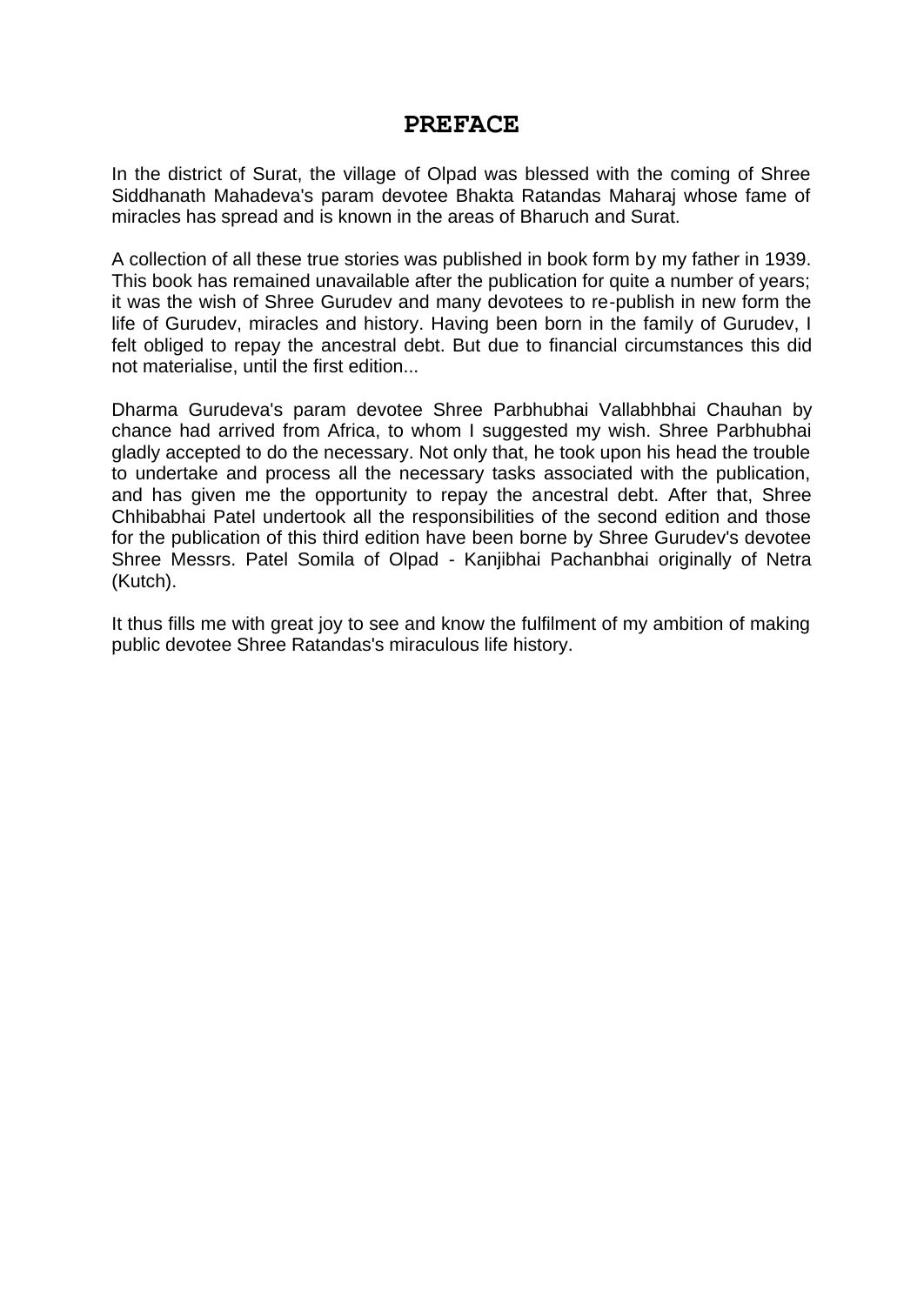## **FOREWORD**

In December 1993, I had the occasion to visit Siddhanath Mahadev's temple with my wife and two children. I had heard a lot about the temple, the Yatra that takes place every year there and most of all about Shree Ratandas alias Bava Saheb. Some years ago, a book had been published in Gujarati on the life-story of Bava Saheb, which I had the fortune to read. It had created a deep impression in my mind at my then young age.

Our impression of the temple was that it was quite different from the many other temples we were subsequently to visit in India. It was very simple, no beggars, not "commercialised". In fact somebody had just got married at the temple that day with the people from the wedding party still present. The priests were very welcoming and friendly. I told them we were from the UK and that I had heard a lot about the temple from my parents. I also mentioned the book about Bava Saheb in Gujarati, which I had read, upon which they asked me if I could photocopy and send to them. I consented that if I could locate it I would certainly oblige. I took pictures with my camera of the temple, the Shiv lingam and the water pool at the side of the temple.

Upon return to the UK, from the nine films that I had used to take pictures in India, eight had failed due to improper loading of the films in the camera. Fortunately, the first film contained the photos of the temple!

I found a copy of the Gujarati edition of the life history of Bava Saheb from my sister. I was about to make a photocopy of the book when I had inspiration to translate the book into English for those not familiar with reading/writing Gujarati, especially like our children.

During the process of translation into English, I have obtained a deeper understanding of the life of Bava Saheb and I have felt very close to him. It is said that the advent of such saintly person in one's life comes at the appropriate time. I keep reminding myself of the stories and glories of Bava Saheb which were related to me by both my parents. At times my eyes have filled with tears reading about the devotion of Bava Saheb to the Lord, his utterly unselfish actions and all his deeds dedicated for the good of all. I am very grateful to his grace for giving me the vision, the intellect and the necessary ability/strength to carry out this translation. This small effort will be worthwhile if the English speaking/reading audience receives inspiration from it to enhance their understanding and devotion to such a saintly being, albeit the Lord himself, as at that point there remains no difference between the mortal being and the total divinity.

I am convinced that my very short visit to Siddhanath Mahadev's temple at the end of 1993 was due to Bava Saheb's grace. My father, mother and uncle all used to sing :

" Samaru sandhya pahelo, baluda rammat melo, chogada Siddhanath tamane samaru sandhya pahelo"

Such devotional songs, which I heard in the prime of my life and helped me with the spiritual progress, were further enhanced by this translation of Bava Saheb's life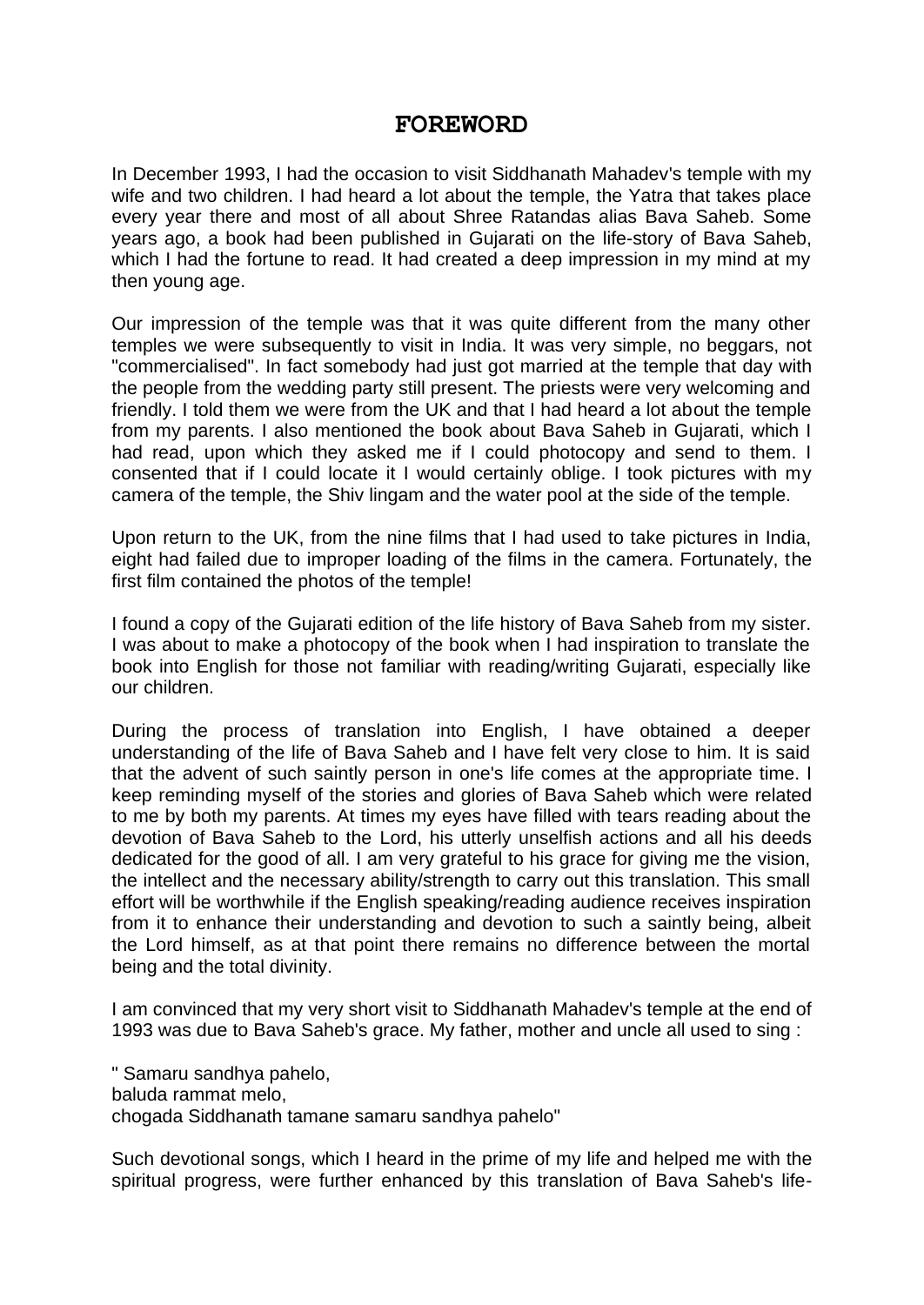story. During this work, I have through out felt his sublime presence. His grace was ever showering! My wish is that he guides me through this spiritual path and gracefully lead me to the eventual goal of all life forms. To Bava Saheb, my endless prostrations. Glory to the master Bava Saheb! May he bless all!

# **ACKNOWLEDGEMENTS**

To my wife and children who had the patience while this translation was carried out.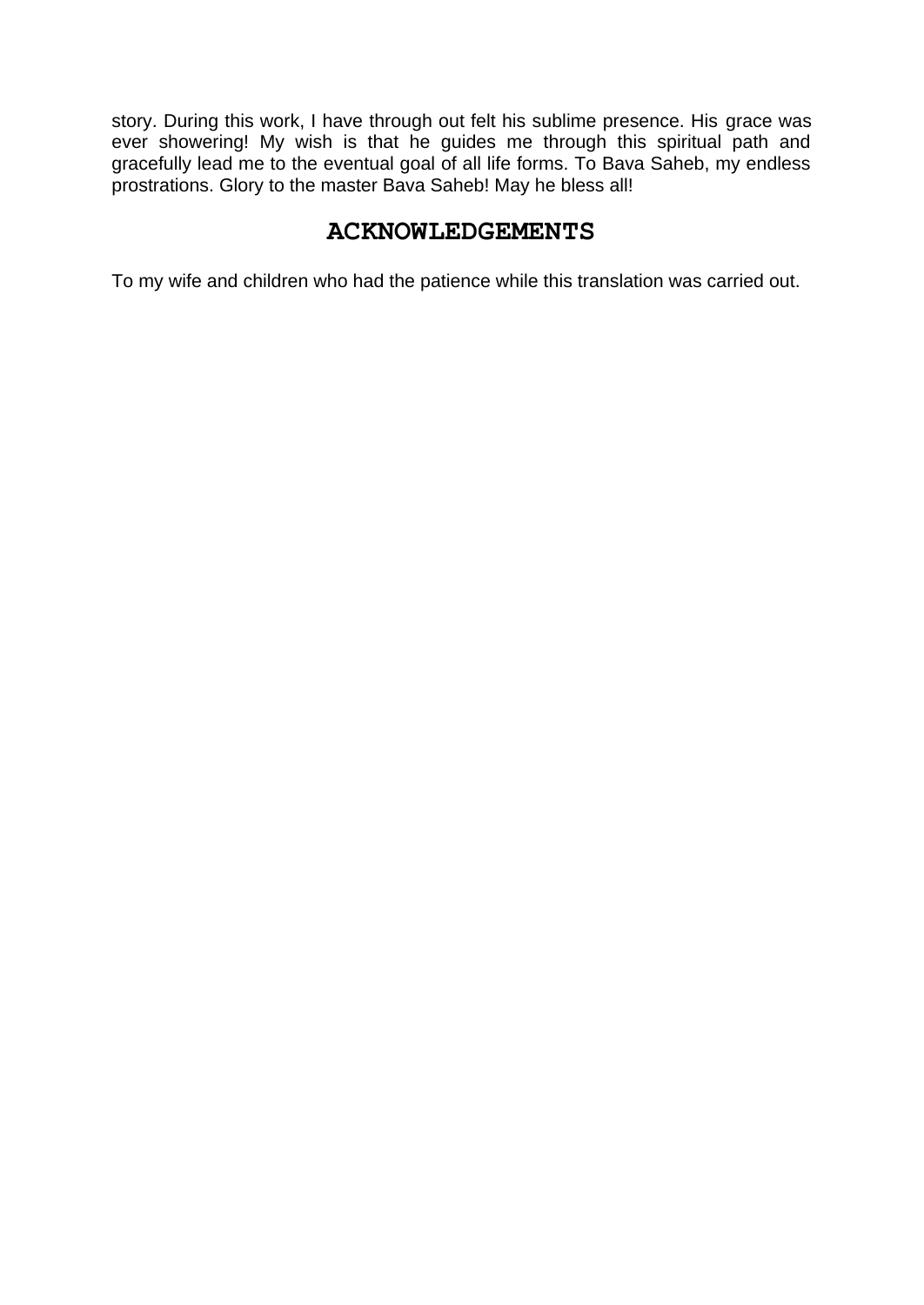## **TRUE FAITH**

#### **MY MIRACLE EXPERIENCES AND TRUE HAPPENINGS**

By having true faith, man certainly experiences success. When a direct divine miracle happens, man acquires great faith in God or a saint. The following is such a direct miracle experience of Olpad's Ratandas Bava Saheb and true happenings. Hope the readers will get appropriate guidance from it.

My mother held great faith in Olpad's Ratandas Bava Saheb. She repeatedly used to relate to me on various occasions the past happenings. On a morning of savant 1990, I was driving a cart full of Juwar, pulled by two very strong bulls. Unfortunately, while climbing the incline of the Kim River, one of the bulls faltered and passed blood. I became very worried when he lost strength to pull the cart. At that time I remembered my mother's sayings and I faithfully chanted Ratandas Bava Saheb's name, joined the bull to the cart and began driving forward. I thought I would release my oxen at my friend's house enroute and join his fresh pair. But due to unforeseen circumstances, his oxen were not at his home. With great despondency, I put all my faith in Ratandas BavaSaheb and chanting his name, I started again with my own oxen. As the cart neared Olpad, the oxen seemed to gain more strength to pull the cart as if nothing had happened to them. I was astonished when we reached Olpad at 10 O'clock. After that event, my faith in Ratandas Saheb was bolstered and I thereafter used to send every year  $1 \Omega$  sher Juwar ponk before consuming any myself. Thereafter, I further took upon myself to send every year 1<sup>(t)</sup> sher cotton and 1<sup>()</sup> sher of Juwar. Today, most of the people in village have faith in Ratandas BavaSaheb and about 25 people send gift as per their means and faith to Olpad temple.

On another occasion, my experience was in Samvant 1995. As opposed to my normal rule, due to carelessness and laziness I did not send  $1 \Omega$  sher of ponk of Juwar to the temple for which I experienced the consequences. I had already gathered the ponk from a plot of my farm. The plot was affected by disease and whereas I would get 2 cartloads of Juwar from the plot, I managed to obtain only 1 cartload. I was very disappointed and felt that I should not diverge from this rule. The next year, another plot was suddenly affected by disease. I promptly vowed to Gurudev. The disease stopped immediately at that point with no further damage and the harvest was greater than expected.

My third experience was in Samvant 2022. That concerned an ox I had bought. He had bad habit of sitting down. To stop this affecting the farming, I vowed to get him to kneel to RatanSaheb and not to give him any green Juwar to eat until the vow was completed. The ox gave up his bad habit and I have relieved myself from the vow during this year. These are really my experiences of true events. There is no outward pretence or hypocrisy, my absolute faith in him continues. I hope the readers will take account of the events narrated and will have faith chanting his name whereupon Ratandas BavaSaheb will come to help. With this wish I end this narration of true events.

Author :

HARISINH NATHUSINH SOLANKI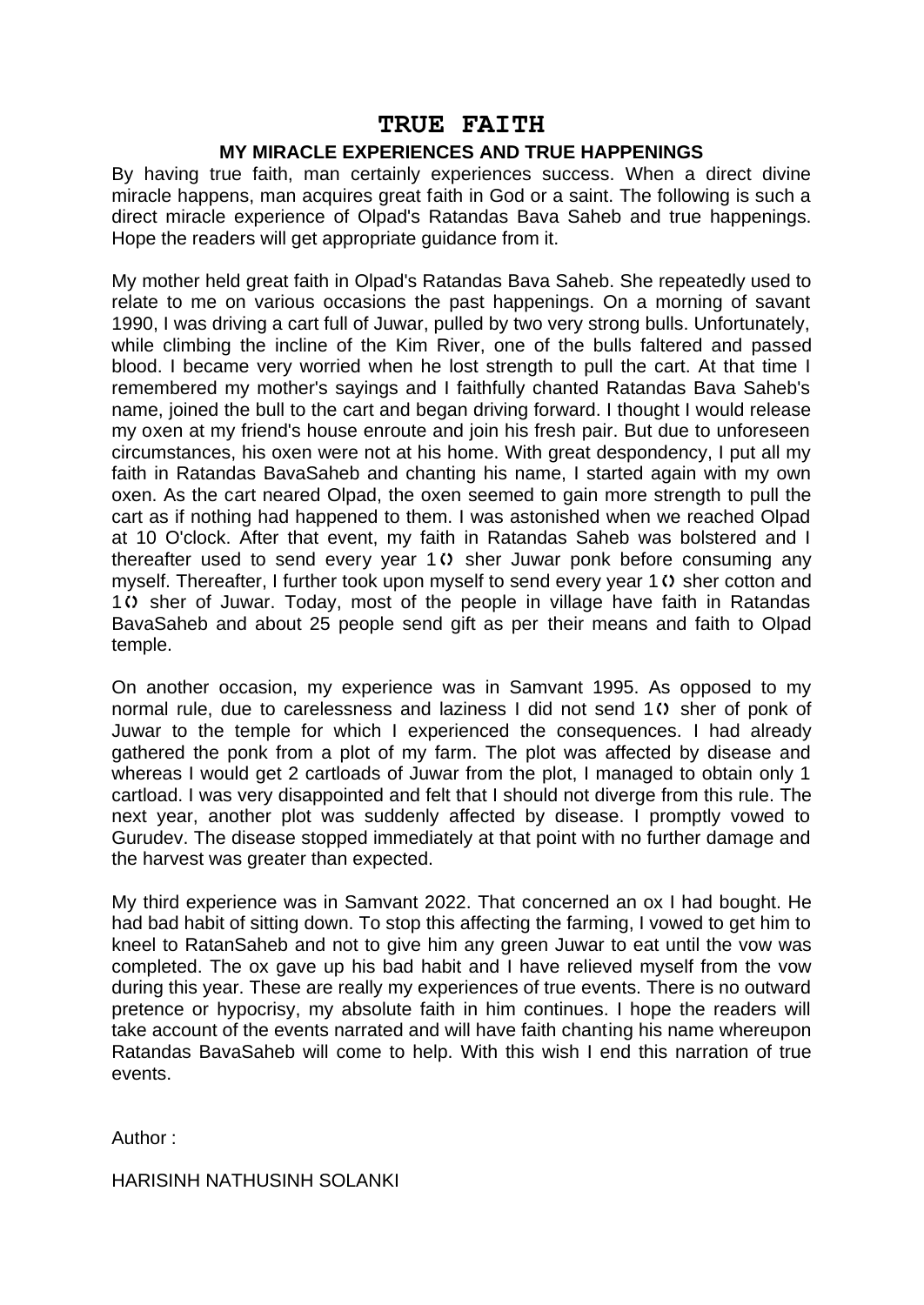AT. POST PANJROLI ST. KOSAMBA (R.S.) TALUKA ANKALESHWAR DIST. BHARUCH

# **GRATITUDE AND THANKS**

I feel it is only right to express my gratitude to all the ladies and gentlemen who have helped in the publication of this booklet.

Hoping that all great devotees will make use of this booklet and extend the same to others, I take leave.

Yours to serve,

**Baldevbhai Morarji Varma**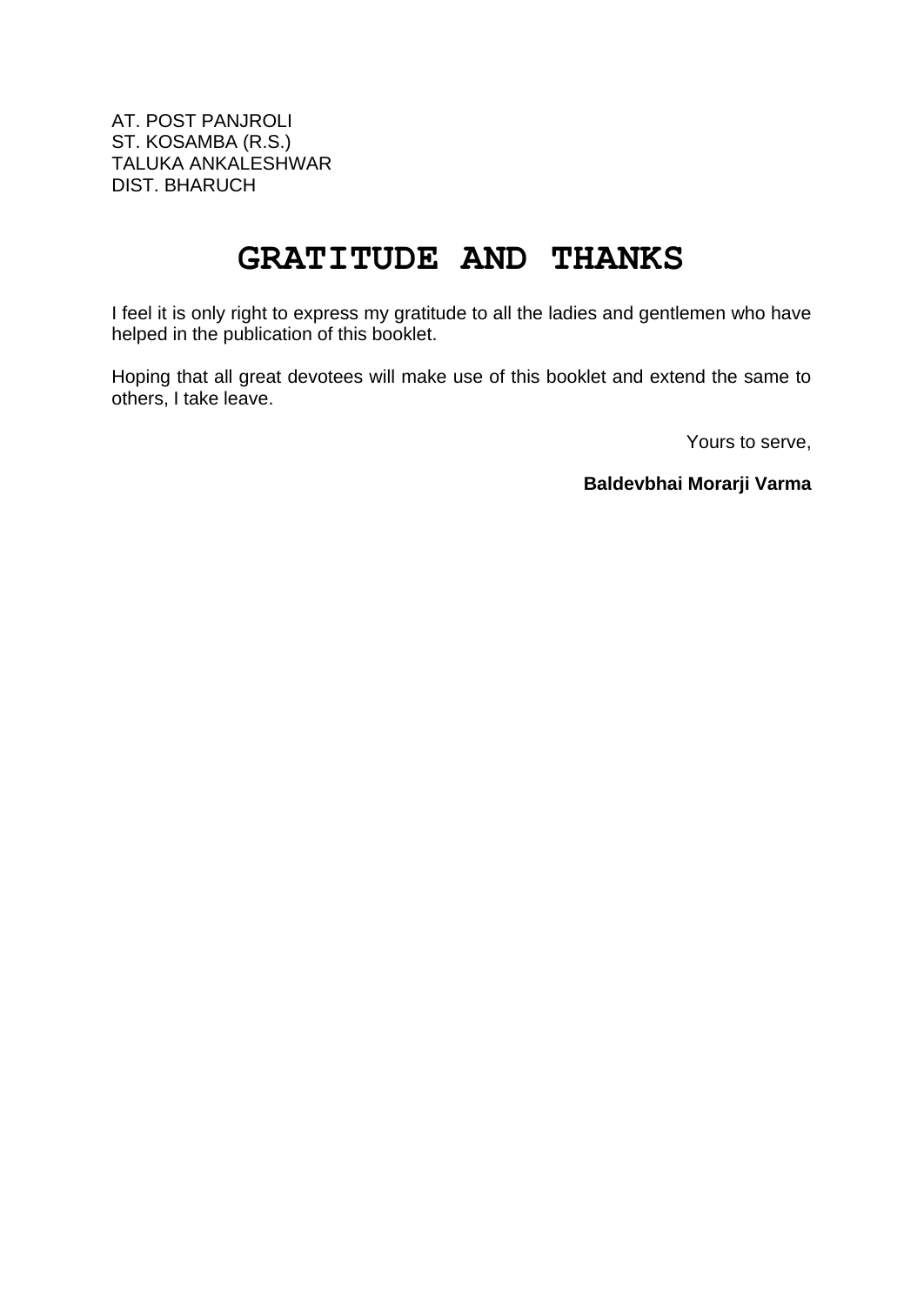## **MY FAITH**

**MESSRS PATEL SAW MILLS TIMBER MERCHANTS PROP. KANJIBHAI PACHANBHAI AT. NETRA (KUTCH) PRESENTLY AT OLPAD NEAR BRIDGE DIST. SURAT**

I am originally resident of Netra (Kutch). Presently I am residing in Olpad engaged in timber business called Messrs Patel Saw Mills. Initially when I started, my business was very low. Once I attended Maha Shivratri at Bava faria where faith lit in me for Bava Saheb. I decided to donate to charity a certain percentage of all my purchases. Within one year, my business began to expand and became profitable. Within that year I earned excellent revenue due to Bava Saheb. Due to floods thereafter, most of my stocks were washed away. Nevertheless, due to Bava Saheb's grace I found lot of the stock and business again commenced.

On 6.8.1968 due to great floods, my father and a worker were stranded hungry for 70 hours. Bava Saheb saved them. At that time 3 big snakes remained with them as close as  $1 \ncong$  feet from them for 30 hours and no harm came to them, after which they disappeared. I have great feeling towards Bava Saheb, he immediately gives sight (darshan) upon worshipping him. He is a divine being, such experience is the first in my life.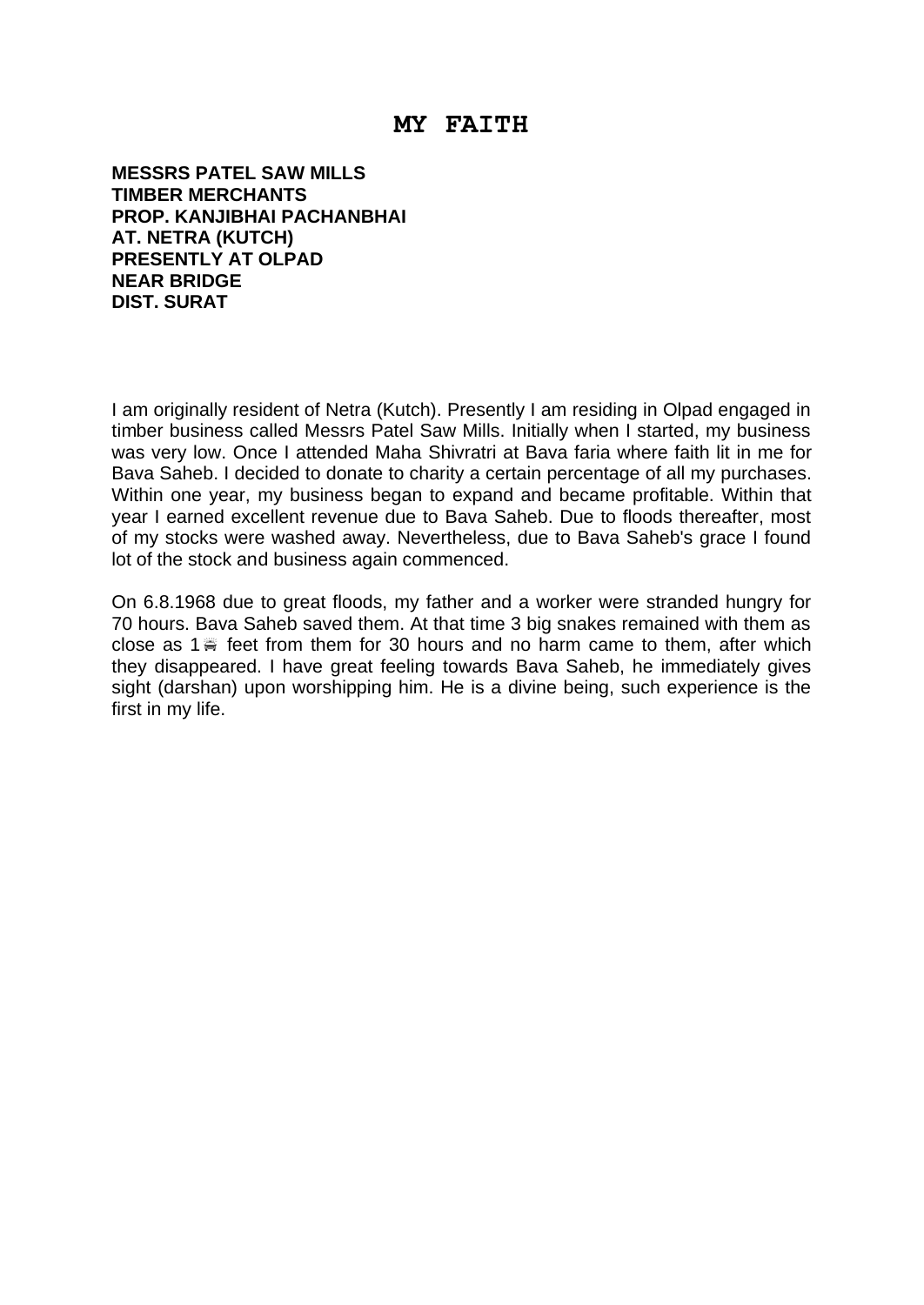### **MIRACLE DISPLAYED BY SHREE GURUDEV RATANDAS MAHARAJ**

During the floods of 6.8.1968, Gurudeva's temple was under 3 feet of water. His bed in the temple is 1 $\le$  feet high, covered with quilt and bed cover sheet. Books are also kept there. Worship - Puja is done there everyday. 1 feet of water passed over it. Nevertheless, 4 days after the floods when the doors to the temple were re-opened, the bed and all the contents including bed quilt, sheet, books and flowers that had been offered for the puja were not in the least touched by the flood water. Next to the bed on a 3 feet high table, his photograph and books were placed. None of the items were touched by floodwaters. This was an inexplicable event.

After receding of the floodwaters, 5 families from different villages had to take refuge in the temple. Because of the pollution by the floodwaters, the well water was not fit for consumption. During that period, the wells in the temple compound which had been washed over and salted by 7 to 8 feet of water during 1959 floods immediately became fit for consumption. 50 people were consuming this water for a month without difficulty. This can be viewed as Gurudev's mirarcle.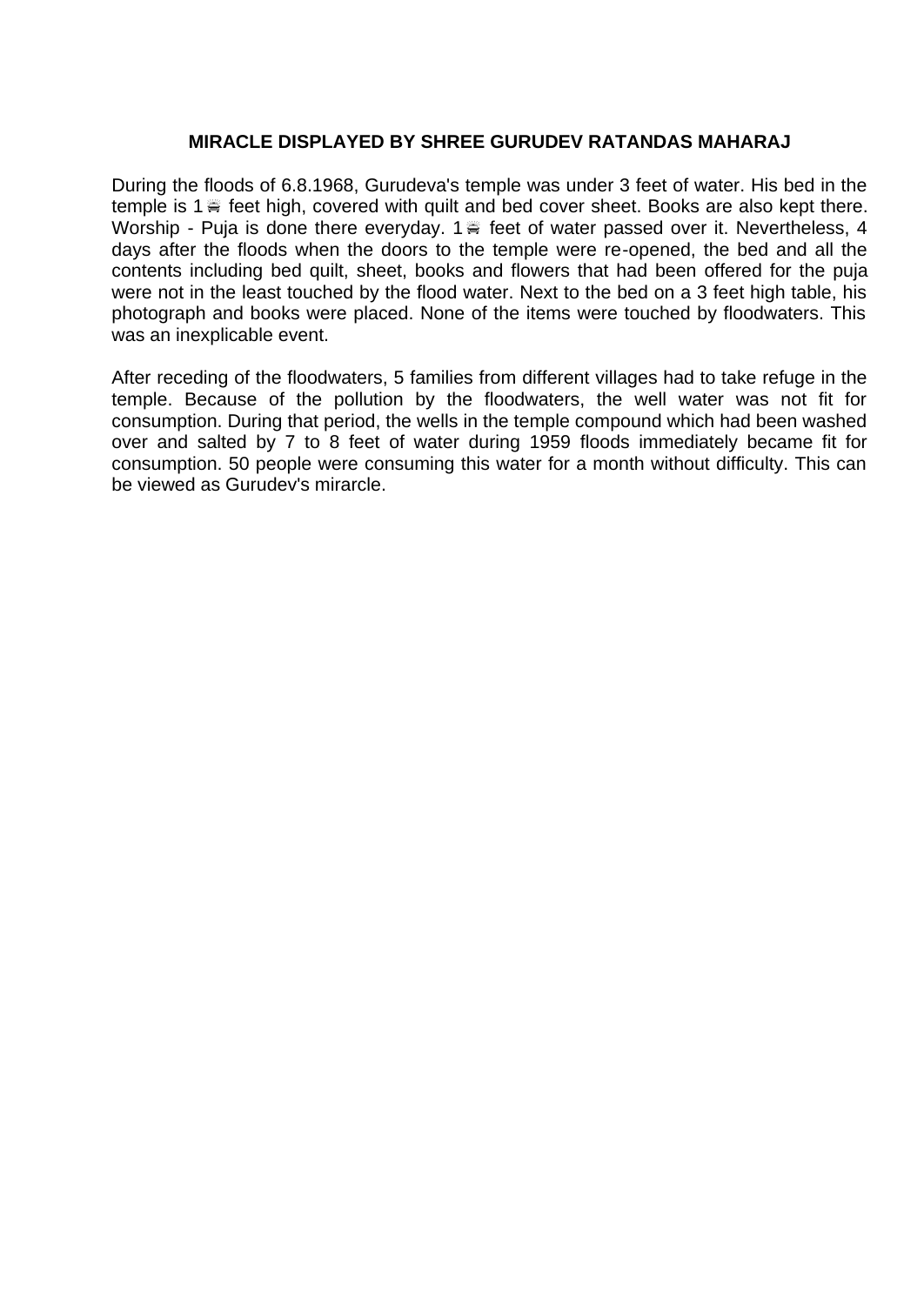### **RATANDAS BHAKTA**

It is midnight. The air is still. The waters in the Tapi river are also still. At that time, a young boy of seventeen carrying a yoke across his shoulders is walking away on the unpopulated empty road. He is chanting away " Shiv, Shiv".

By the shore of the Tapi River, at the ghat (platform) of Kurukshetra the boy stops. The cemetery ghat does not frighten him. Someone's cremation's extinguishing coals hold no fright for him. The moon of the dark half has just risen, coming out from behind the trees on the edge of the river; but the boy has no time to view. Not only is his mouth chanting "Shiv, Shiv,", his whole body was filled with Bhagwan Shankar, and was chanting the jap of Bhagwan Shankar.

In the peaceful waters of the river a pitcher drowns. The ripples created by it fade away. After filling the yoke, he chants again "Shiv, Shiv.."and quickly began walking on the empty road. The road is long. The path is fearsome. But his mind does not know fear. The one who is looked after by the almighty, what worry can he have? Who does he fear?

Almost the whole night he walks. Three quarters of the way, dawn breaks. The moon and the stars are shining even brighter. The cool breeze of the early morning is blowing. The youth walks, chanting "Shiv, Shiv...".

At the first rays of the morning sun, he is seen doing abhishek (pouring water) on the head of Siddhanath Mahadev with the pure auspicious water of the Tapi River. He then prays for hours to Shankarji; and then from the desolate location of Siddhanath Mahadev he returns home on foot. All day he is then tied up with the work in the house and the farming plot, but his mind is occupied with the thoughts of Bhagwan Shankar. He has the desire to have sight (darshan) of Bhagwan Shankar. His guru has taught him the path of love devotion, with which he aims to achieve the presence of Sadashiv.

The name of this youth is Shree Ratandas. His guru's name was Madhavdas - Madhavdas of Simdawala he was known by most.

His date of birth is not clearly notated anywhere. But it is firmly known that in A.D. 1709 he came from the village of Suni Mandroi of Ankaleshwar district and set up an ashram a short distance from Olpad. He was born in the moon dynasty of Yadav clan.

At the age of 16 years, the devotee gained love devotion to the Lord from previous samsakars (mind impressions left by previous lives' actions). But to get to the Lord and gain devotion, true knowledge without guru cannot be achieved. When the feelings for gurudiksha (vow / commitment to guru for gaining knowledge) and to gain knowledge ensued, he sought refuge of Guru Madhavdas of Simdawala and prayed for gurudiksha.

Give that good preaching Guru father, How to recognise the heart's king, Do the favour with which suffering of life and death be rid, With natural ease to cross the ocean of pain and pleasure (bhav)..

Give that good preaching Guru father....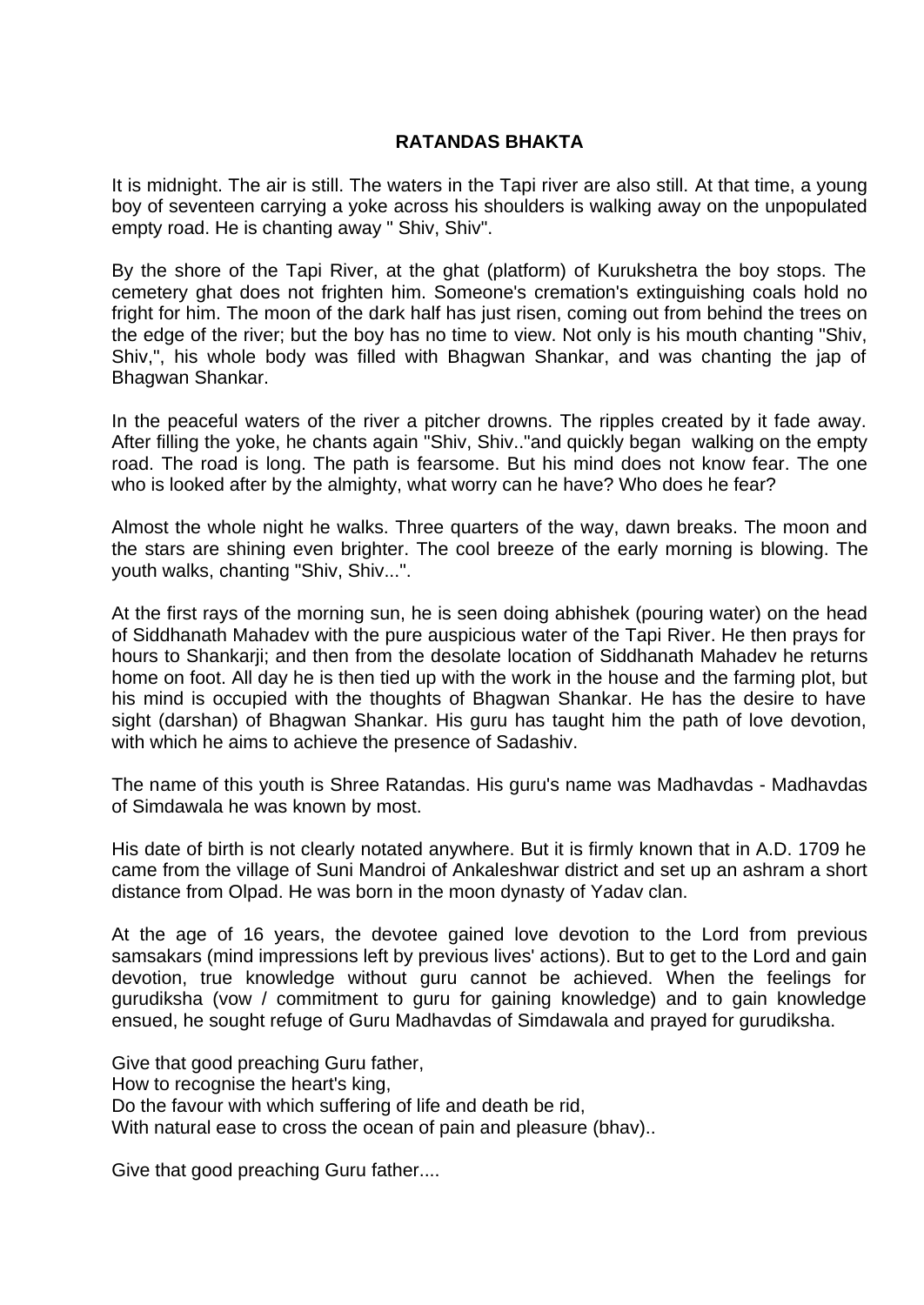Thus by Shree Ratandas's humble prayer Guru was pleased and bequeathed him true knowledge and Gurumantra (chant) : "Devote yourself to Bhagwan Shiv who will fulfil your good wishes, these are my deep heartfelt blessings", with which the devotee came home with firm commitment to follow guru's instructions to devote to Shiv Bhagwan.

Guru is Bhrama, guru is Vishnu, guru is divine Maheshwar Guru is true witness ultimate Bhrama, to that guru I bow

As narrated before, he filled Tapi River's water every midnight on his yoke and did abhishek to Siddhanath Mahadev. His principle was firm and immovable. The sun may not rise, Ratandas would no go without abhishek to Siddhanath Mahadev - be it cold, hot, heavy rain, the swamps be filled double deep with water, Ratandas would go, and if he could not go, then he went the day hungry without any food to eat. Such was his firm principle! Such was his firm faith! So firm was his love for the Lord !

When the lord is choked with boundless love of the devotee, then he has to show himself to the devotee. But before the Lord gives darshan, he tests the devotee none the less!

To break Ratandas's firm principle, the Lord tested him endlessly. It is said that at midnight when the devotee was walking bare foot chanting "Shiv, Shiv", fearful snakes would be seen; when the devotee is walking calling "Shiv, Shiv" in tumbling rain in the dark night, the space is filled with terrible cry of some creature, the devotee would then see two sparkling eyes of the violent creature! But fearlessly, the devotee would walk forward and within a short distance a tiger would block his way; at other times a python would sit across his path with its mouth gaping.... but what fear to the one who has firm faith in the Lord ? The one who has Bhagwan Shankar's canopy on his head, how can he have fear? The devotee would see different things everyday, but he is not moved in the least! Because he is totally permeated with the name of Bhagwan.

The devotee would see his atma (soul) in all - be it python, tiger, snake; his atma immersed in love devotion saw the Lord in all the elements of the universe! How can he fear them? He would laugh and loudly recite the Lord's prayer and think: " The Lord will certainly give vision of his self now that he has shown himself as tiger, python and snake, that is the sure sign". Thus thinking, singing, with the yoke on his shoulders, the devotee would reach Mahadev's temple, as the dawn breaks, and prays to Bhagwan for long time hands clasped - he sees Bhagwan Shankar within and without!

Due to this firm principle, this unfathomable faith, this unpolluted love, would Bhagwan not be pleased?

At last one midnight the devotee had left early and had departed from the shores of Tapi River and reached Siddhanath Mahadev's temple before the break of the dawn. It was early hours of the morning. In the eastern sky, the Shukra star was shining. The devotee found the temple doors were closed. As the devotee came daily early in the morning and disturbed his sleep, the terrified priest had decided to lock the doors and stay somewhere else. The devotee stood in front of the closed doors and started praying, with a bang the lock on the door broke and the doors opened by themselves. Upon finishing prayers, devotee Ratandas poured the water brought on the yoke and repeatedly requested with great emotion for Shree Shankar to give him his vision (darshan), eventually lay there head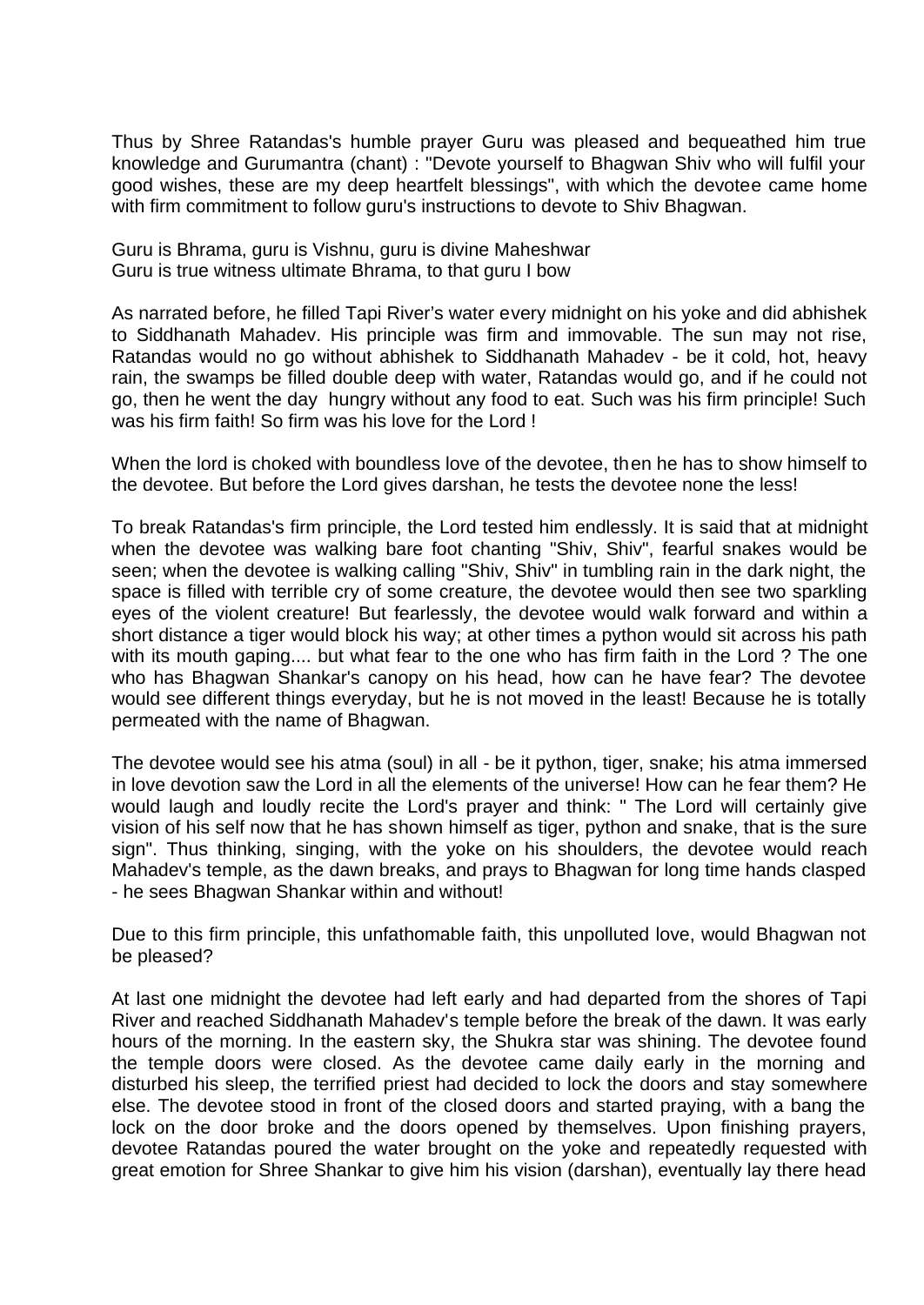down for long time, when suddenly there was a flash like lightening, the devotee saw his previous 71 generations freed from bondage! Bhagwan Shankar had given darshan to the devotee! The devotee lay his head at the feet of Bhagwan. When Bhagwan asked him for his wish, the devotee asked for no riches, nothing for him, nor for his family. He only requested thus:

" For the good of all people, whatever I say comes true, that is all I ask".

Bhagwan was pleased with the devotee's renounced soul.

"So be it! So be it !" the words echoed, the devotee looked up from the Lord's feet to witness the Lord had departed.

As he came out to walk towards home, dawn had just broken. The sky was filled with early morning colours of the sun. Overcome with extreme joy, the devotee was as if running and singing :

Thakur (Lord) to your refuge I have come, Gone have the doubts of my mind, When I received your vision, Without saying words you knew my problems, Made me chant your name, Sufferings all gone, filled with only pleasures, Only pleasantly mind sings, Thakur (Lord) to your refuge I have come.

In the Surat district, tales of Ratandas Bhakta's miracles are wide spread; such tales to this day fill one with faith and devotion to him. From those many tales, it will be considered appropriate to denote a few.

**\***Evening has come. The sun is low down the horizon. The birds are flying to their nests, farmers coming back to the village; herds of cows are walking towards the village. Bhakta Shree is engaged in evening prayers, whereupon a shout is heard from the platform of the house " Is the Bhakta home? "

Upon hearing the shout he came out to find the local police (sepoy).

The sepoy said " Bhakta! Come now with me" Bhakta asked the police chief" Any wrong doing? Any crime?"

In a little while Bhakta entered police chief's office. The chief said" Bhakta, people have made a complaint against you." Bhakta was surprised. Words just came from his mouth "Complaint! Against me?"

Chief: "Your cow daily enters others' farms and causes lots of damage, you will have to pay compensation to the farmers. How long can people endure?" The chief was telling Bhakta thus in anger, when a sepoy came and said " The cow has been gathered and brought here". Bhakta and the Chief both came outside the office.

The Chief again started to tell : " Bhakta, what do you have to say?" Then pointing at the villager whose farm had been caused damage, he said: " Give this man for the damages so...."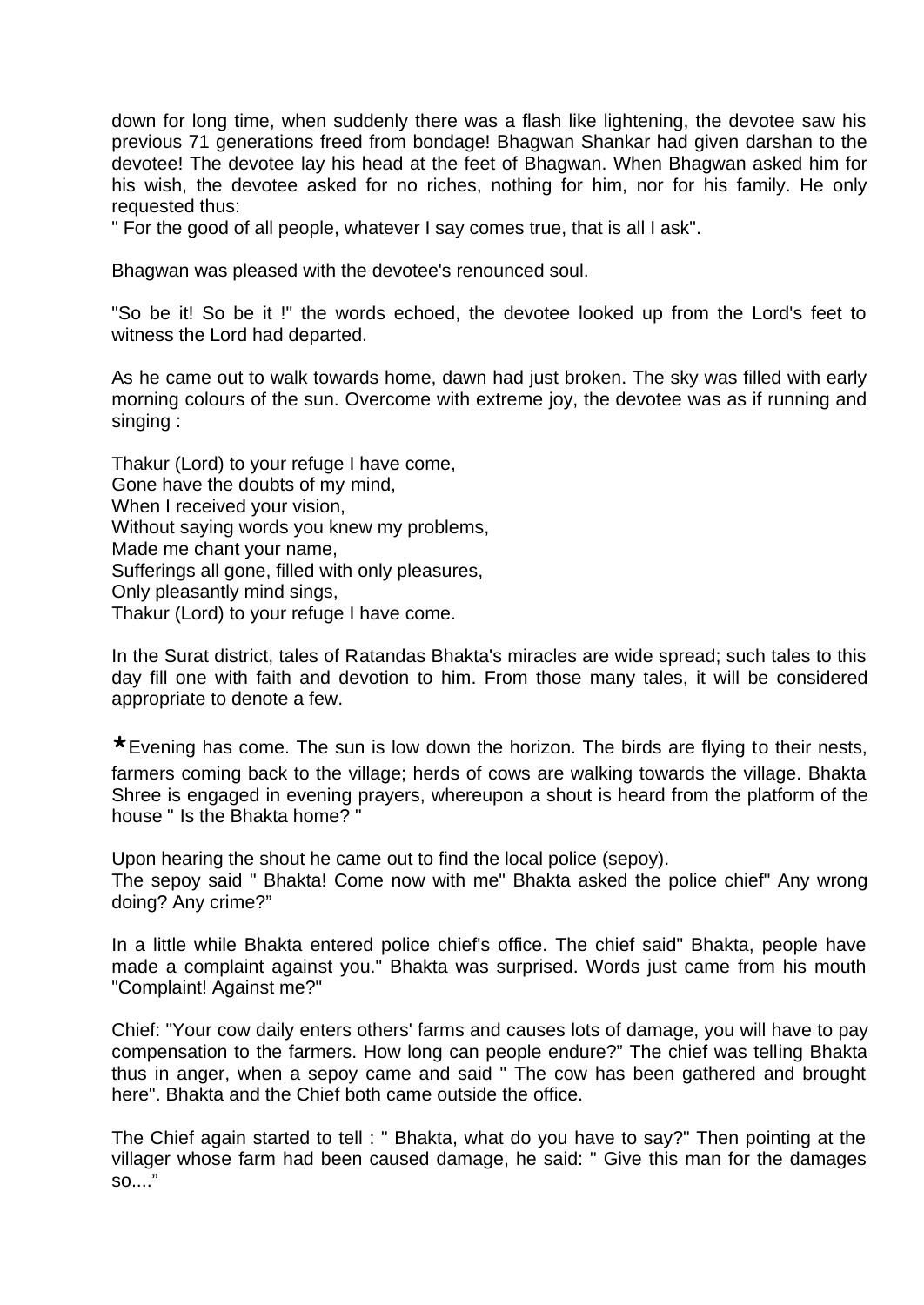As the chief was speaking, Bhakta was looking at the cow very lovingly. Before the Chief could finish, Bhakta reached the cow, and as if instructing in loving voice said : " How could you cause damage to others ? Have you forgotten whose cow you are? You have shamed my name of "Bhakta". Then turning his face he rebuked her, saying " instead of eating other's belonging, why could you not eat dust?" The words were just coming from Bhakta's mouth whereupon to the great surprise of all witnessing, the cow really started eating dust! The Chief, sepoys and farm owner all looked on.

At last the farm owner could not bear it any longer. He turned to Bhakta with both hands clasped: " Bhakta, Bhakta! Please stop mother cow from eating dust. I cannot bear looking..."

The chief also requestfully said to Bhakta " Enough now Bhakta. Please stop the cow eating dust."

One sepoy said " Enough Bhakta! We are satisfied that this is the cow of a saint, and that she will not damage others' property"

The farm owner piteously said: " From now on, even if this mother cow causes damage to my farm, I will not lodge any complaints" Imploring Bhakta he said "Enough Bhakta! Now enough Bhakta!"

At last Bhakta looked with loving eyes at the cow with his hands on her neck and said: "You will not do such wrong again ? We cannot do anything immoral ? " The cow as if repenting, looked down lowering her neck and shook her head.

The farm owner and the police chief said with one voice " We have confidence that this mother cow will from now on never do such a thing again. Bhakta! This time please forgive her."

Bhakta mutely instructed the cow who immediately stopped eating dust, and stood with eyes down.

The police chief and the farm owner both knelt at the feet of Bhakta, received his blessings and bade farewell to him with the cow.

**\***One morning Bhakta had just arrived home from Siddhanath Mahadev after abhishek with Tapi river water when sepoys from the court of Peshwa government arrived and commanded him to go to the court. All transport arrangements had been made for him.

Bhakta presented himself in the court next morning. Peshwa was seated on a high lion throne. Around him set his courtiers, dignitaries and ministers. Peshwa respectfully seated Bhakta and after that asked him his well being before coming to the main point of his invitation.

Peswa said : " Bhakta! I have heard a lot about your miracles, whatever you are doing for the good for the people, I am very pleased to hear. I have a wish that you would show me one of your miracles."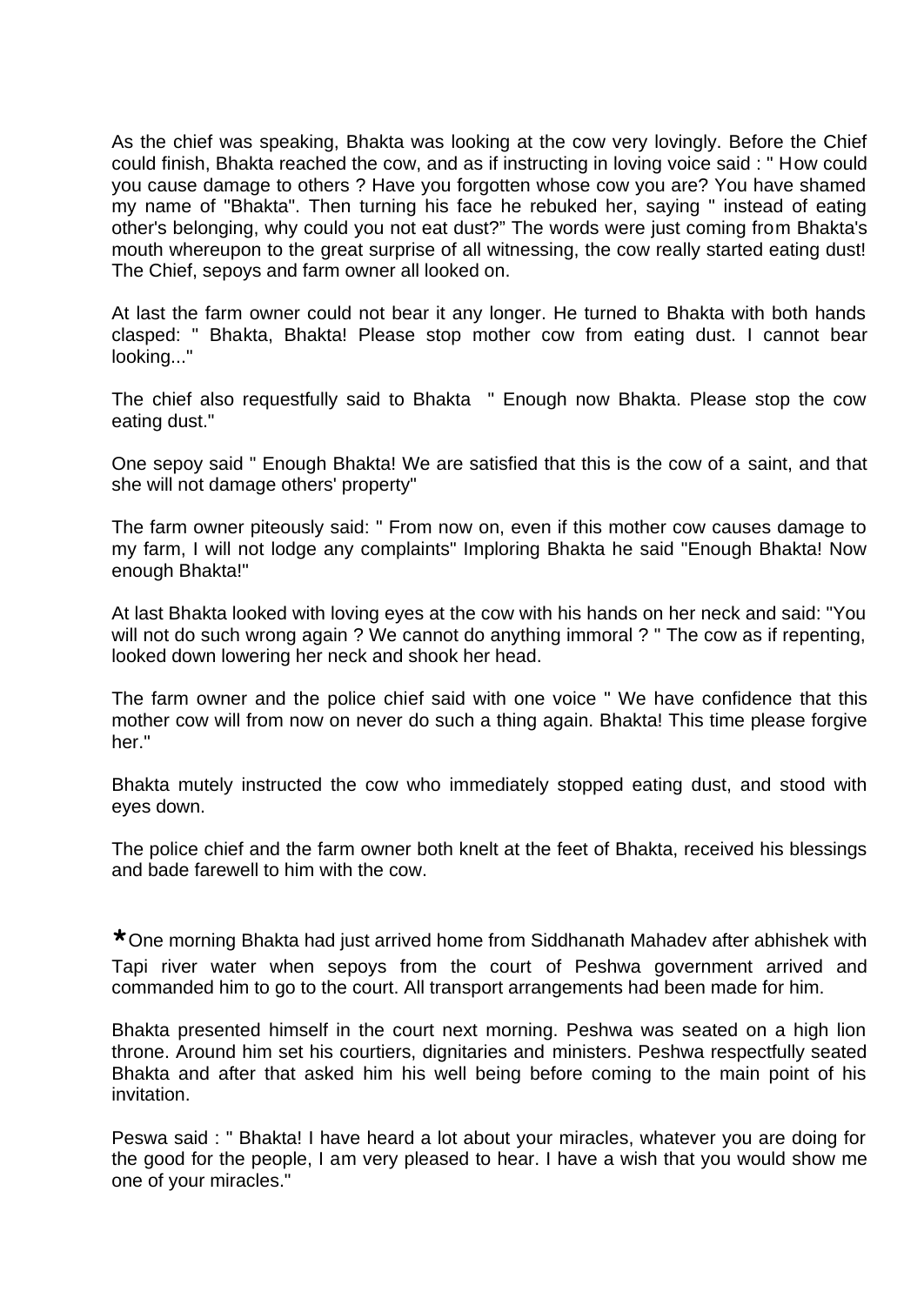Bhakta said with a smile :"Highness, I am just an ordinary devotee, I do not know any wizardry or tricks. I devote myself in the prayer of the Lord and toil the day to feed myself".

Peshwa said : " No-no Bhaktaji! I have specially called you for the purpose. I do not wish to interfere in your devotion or prayers. In this grave Kaliyug, I was merely intending to test a man's high morals...", and before saying anything else, with his permission his servant called for 2 pots to be brought in the court. Both the pots were closed at the top. The servant put both the pots in front of Bhakta, when Peshwa said :

" Bhakta! Tell me what is in the pot. If you will say the truth I will reward you with gold nuggets...."

Bhakta unattachedly replied " I have no need for gold nuggets your highness! My Lord has given me a lot, and I have a firm principle that if I have to beg it will be to the one with countless hands (God). And when he did give, I did not ask for riches, so how could I accept your immense charity?"

Peshwa was taken back by this comment, and said " Be as it may Bhakta! Tell me anyhow, what is in the pots? Until you tell me..."

Bhakta interrupted " Until then you will not let me go, yes your Highness ! Well then, If you insist then..." Saying thus, Bhakta got up, went to the pots and slid his hand over the pots once, looked at Peshwa and said with a smile " Highness, in one pot there is sugar and candy in the other".

The whole court was stilled. Peshwa sat puzzled in astonishment. He said: " You are making a mistake, Bhakta! I have got them filled with earth and dust! Then...."

Bhakta said with a firm voice " Chant the Lord's name and open the pots, The Lord's name is not in vain, Highness!".

Peshwa eyed his servant who opened the pots - and poured the contents in the big plates laid out, one pot poured out sugar candy, the other sugar! The whole assembly was silent pin drop silence.

After a little while, Peshwa stood up and knelt to the feet of Bhakta. A little while later said" Bhakta, please forgive me... my intellect was misdirected to test a saint!"

Bhakta said " No-no your lordship the fault is not yours. I have done nothing in this, so why kneel to me? I have exchanged the Lord's name. Even stones have floated with the Lord's name... if you have to kneel, then do so to the Lord, the Lord who converted dust to sugar and earth to candy. I am only an ordinary soul. What am I capable of?" After stopping a while, Bhaka said to the servant:

" Distribute the sugar and candy to all in the city and the remainder to all the villages in the kingdom".

And so it was done. Sugar and candy were distributed to every corner of the wide Peshwa kingdom, yet the stock did not diminish! To this day, people offer sacrifice of sugar and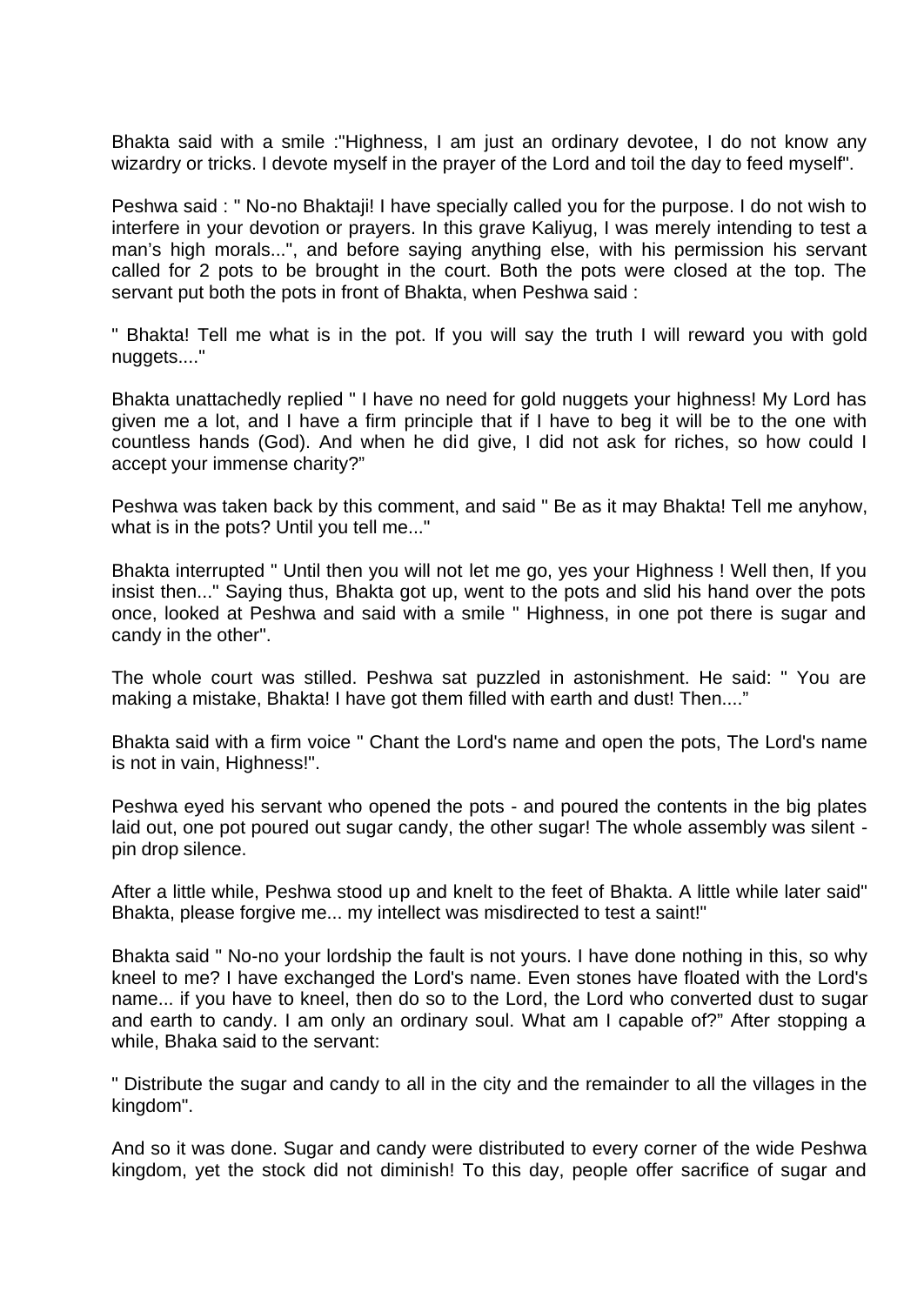candy to Bhakta.

Bhakta did not accept any gift from the Peshwa government. He said, "What use do I have for gold? The Lord has given me everything".

Peshwa bade farewell to Bhakta with great honour.

One afternoon Bhakta had just arrived from his plot farm and about to begin his lunch when a shout was heard " Har har Mahadev Shambhu". Bhakta immediately came out. He saw an old Sadhu. His head was covered with long interlocked hair, neck covered with rosary of rudhraksha beads, in one hand a pair of tongs, in the other hand a pumpkin vessel. Eyes were red, neck covered with a live hissing serpant.

Bhakta smilingly said: " Can we be of service, Maharaj ?"

Sadhu said: " Bhakta, I have heard you are a great devotee. You give whatever is asked of you. That is why I have come to you."

Bhakta: " Certainly, please say Maharaj! If you are hungry, then food is ready, if you are tired then I will do service, please advise".

Sadhu said: " Will you give what I ask?"

Bhakta: " Yes Maharaj ! Whatever I have, if you ask for it, I will give all of it at your feet. Please, what is your wish?"

Sadhu said with doubt: "No no Bhakta! I do not gather faith in you, only what I ask".

Bhakta: " Yes Maharaj, please ask, whatever you desire, I will give it all".

Sadhu : " No you will not be able to give. I will ask for something which you may not be able to give and then..."

Bhakta:" Do not say so, Maharaj! First ask for it, then say what you have to say -!"

The sadhu's words came out like bullet from a gun to the ears of Bhakta:

" Bhakta! If you want to give then give me your wife --"

Seeing Bhakta momentarily in thought, with a loud laugh the sadhu said: " Did I not tell you will not be able to give? I do not desire anything apart from your wife. What use do I have for a woman? You may well ask. But I have heard the many good qualities of your wife. I am now old, my body is not as well. Today this village, tomorrow another. Sadhu must be on the move.It is my wish that I have somebody to look after me - your wife is better to serve than yourself ! "

As the sadhu was saying, Bhakta 's wife appeared through the door and suddenly said:

" Very well Maharaj ! Is it not my good fortune to be of service to a saint? I will certainly come with you, as soon as my husband gives permission - "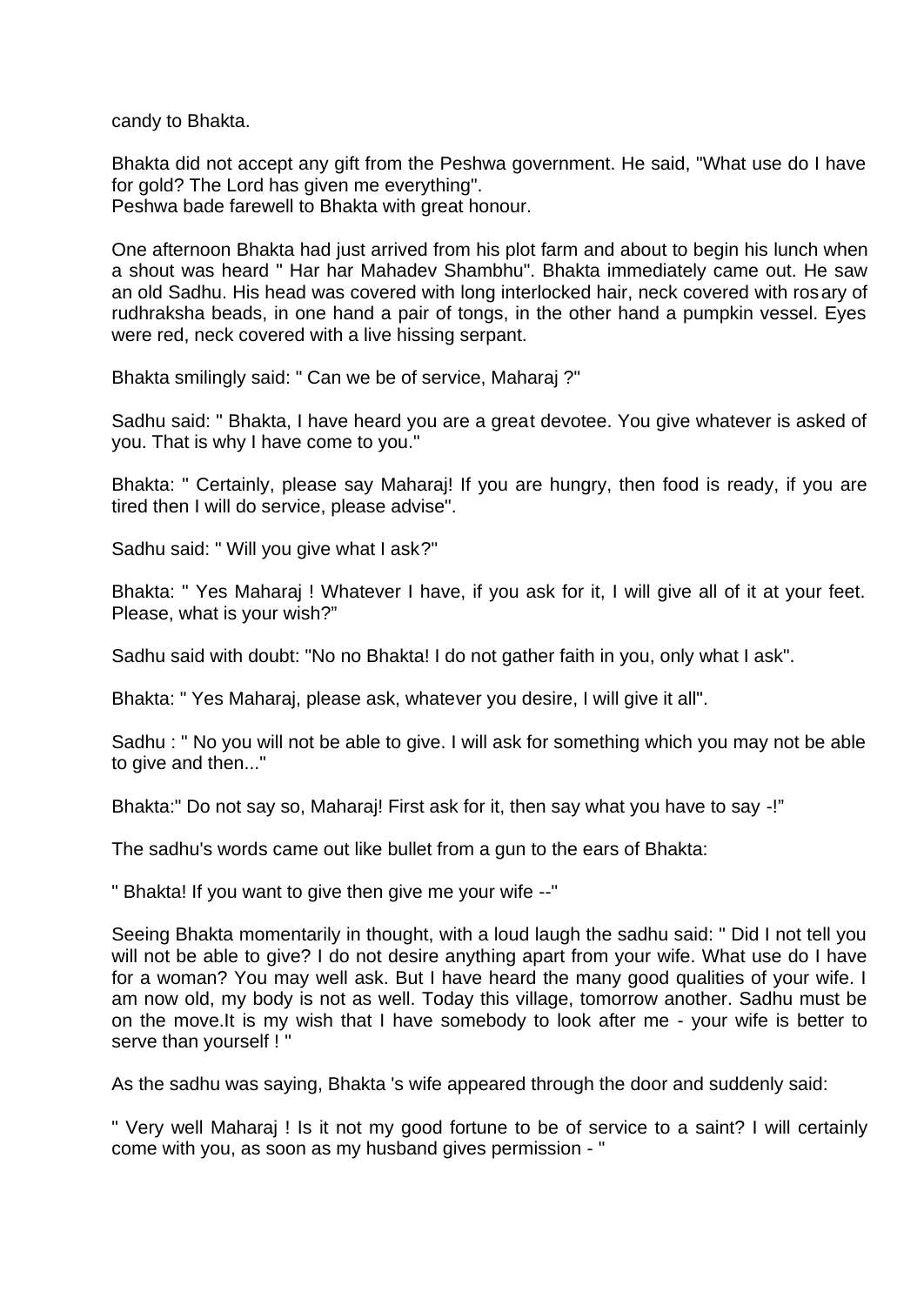Bhakta said " Yes- yes Maharaj! You are right. Your need for service is greater than mine - You may take my wife."

Bhakta's wife said " Please come in! I have prepared the meal, I will eat for the last time with my husband - you can also please eat with us and rest for a while. Before the sun sets, I will walk away with you."

Sadhu said: " Lady ! You do not know yet, I am a renounced sadhu, one day I am in this village, tomorrow another - walk miles without food and water, it is well if I get to eat and drink otherwise have to go without. Also have to sleep anywhere..."

Bhakta 's wife said: " Please do not worry, Maharaj! Please do not worry about me - now I have to worry about you!"

Bhakta said with ardent feeling: " Please enter. For once we can eat together."

During the latter part of that afternoon the lady walked away with the sadhu - Bhakta went to the end of the village to bid farewell. Bhakta stood there watching until they were out of sight. He then came home again and immersed himself in the Lord's prayer.

The next day, Bhakta came home from after Siddhanath Mahadev's darshan, whereupon a villager came to him and said : " Bhakta! I went to another village yesterday. This morning I saw your wife sitting alone under a tree in the jungle. She was crying. When I asked, she told me about the sadhu and then said she came with the sadhu during the night to the spot whereupon he disappeared." I asked her to come with me to the village, but she said she would wait for the sadhu Maharaj. If she came home, then your promise would be broken."

After listening to the villager, Bhakta went deep into thought. A while later he startled. He asked the villager to go with him and show him the place where he had seen his wife. The villager was a devotee of Bhakta. He consented and they both went together.

Upon reaching the spot where his wife was sitting, Bhakta said " Please come home now, it was no sadhu, it was Siddhanath dada himself. He was testing us. It was our bad luck neither of us were able to recognise him."

At last Bhakta came home with his wife and both immersed in the prayer to the Lord.

**\***Once Bhakta visited a village. The village was known as Karaamera. The villagers gathered to see Bhakta and also listen to his preaching. Bhakta was residing at a Rajput's residence. The Rajput's daughter was very beautiful. She was of a marriageable age but had not yet found a husband. Her name was Kushalba. Kushalba brought some drinking water to Bhakta in a cup. She gave the cup to Bhakta and knelt to him. In blessing her, Bhakta said : " May you become a queen."

Rajput smiled and said" Bhakta! I am only a poor man. What king will marry my daughter?"

In reply Bhakta smiled and without saying any more left for another village. At this village, villagers told Bhakta of their problems about the lack of fresh drinking water.

Bhakta showed them a location and asked them to dig a well there and added:"Dig the well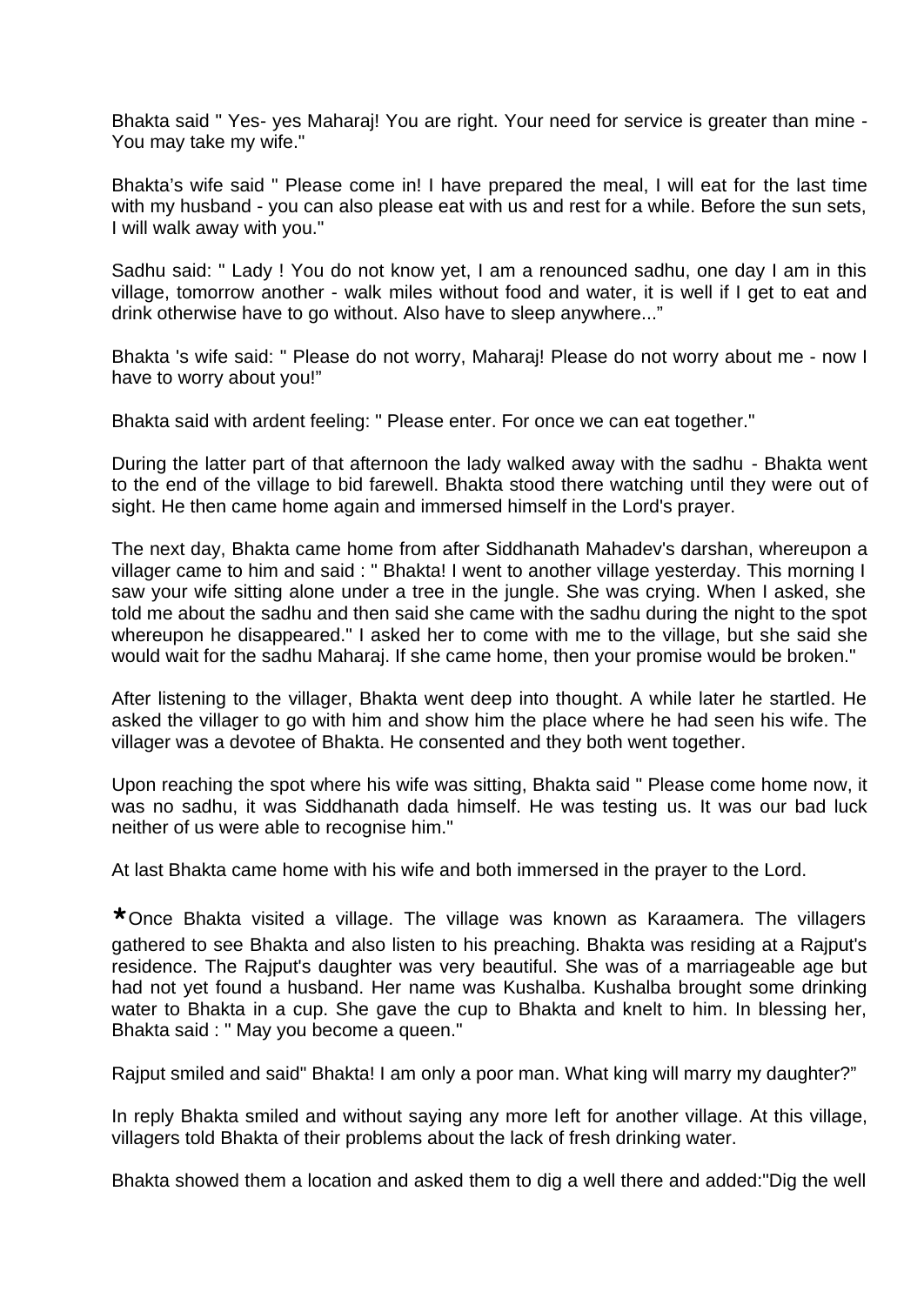here but do not build it solid. Water will always will be available in it."

And just so it did happen. Villagers dug the well there. Fresh drinking water came out! The village was in Olpad district known as Umrachhi. Villagers had comfort from the drinking water, which is still available to this day.

Mandavi's king had an inspiration in his dream. He was childless. He was advised that if he married at his own expense Karmera's Kushalba, he would obtain a son. Through Kushalba, he had two sons.

#### **\***

The kingdom of Peshwa was terrorised by the Pindhara. The Pindhara's leader had heard stories of the miracles of the Bhakta. The leader ordered his riders to fetch Bhakta.

Bhakta heard the horses of the Pindhara while he was serving in the Deva temple from where he came out to see.

One Pindhara said: "Bhakta ! Our leader has called for you this instant. And he has asked us to fetch you in whatever state you are." Bhakta was in Deva Puja and was therefore only dressed in a short dhotee, his chest was all open.

No sooner had Bhakta followed the Pindhara to the door outside of his house, to the amazement of the riders he changed instantly into the clothes of royalty, seated on a divine horse forging ahead!

The leader of the Pindhara was dazzled by the divine form of Bhakta and immediately knelt to him. The riders told their leader about what had ensued at Bhakta 's house, when Bhakta disappeared from their sight. After this miracle, the Pindharas decided not to terrorise the people in the Peshwa's kingdom from there on and walked away. When Peshwa came to learn of this, he honoured Bhakta; asked for land to be alloted for the building of a temple and a travellers' rest home (dharmashala). He further contributed 40 vingha of land and cash of 62 Rupees (a huge value in those days). Bhakta began to serve people with all this.

#### **\***

The sea was stormy. The sky was covered with dark and dreadful clouds. The atmosphere was solemn with cracks of lightning. The mountain like waves were attempting to devour the boats like pythons with mouths wide open. The sailors have precious cargo in the boats. The sailors had lost faith and were concerned about their own safety. Just then, an old sailor remembered, and silently clasped both hands in prayer : "O Bhakta , please deliver our boats and cargo safely, we will deliver 201 rupees to your place. Now be it you let us die or deliver us..."

The boats were delivered safely, and the sailors were safe. The sky became clear. The boats were as if playing in the lap of the vast expanse of the sea.

The old sailor got off the boat and again silently bowed in prayer, getting ready to deliver 201 rupees to Bhakta 's place.

The old sailor went to Bhakta, bowed and presented 100 rupees, telling him about the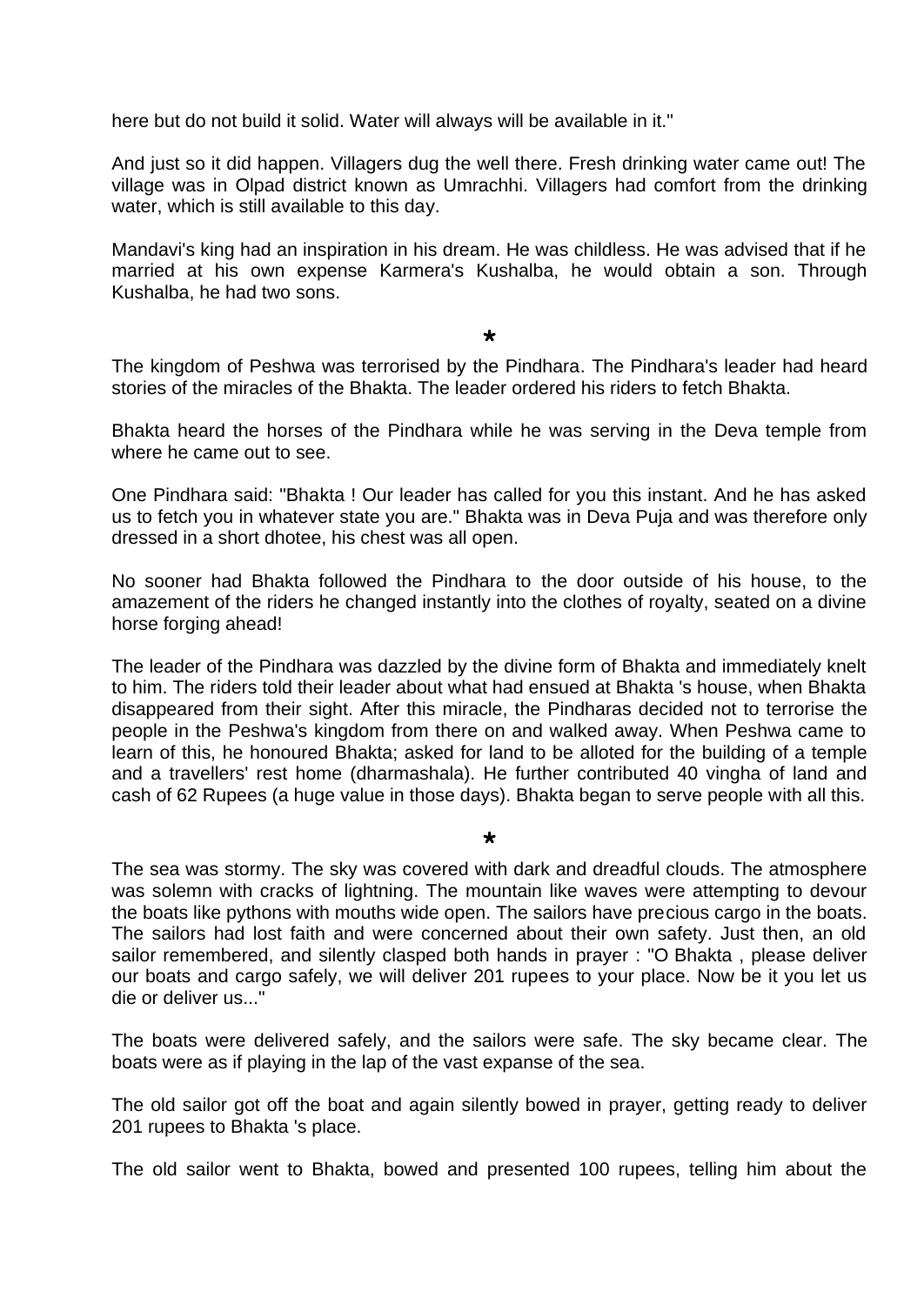calamity and his vow. Bhakta asked him to stay on at his place which he duly did. During the evening, the workers who were digging a lake for Bhakta for the benefit of all people came for their wages.

Bhakta told his attendants : " Pay them half for their labour."

The labourers complained: " Why only half ?" The old sailor also asked:" Bhakta , why only half ?"

Bhakta smilingly said :" Your boats were saved, and you vowed to deliver 201 Rupees, instead you have given 100 Rupees, so I can only pay half their labour."

The old sailor was surprised. He knelt to Bhakta and said:"Bhakta! How did you know my mind? I thought how will Bhakta know?" - He knelt to Bhakta, asked to be forgiven and gave the remaining amount.

Bhakta paid the full wages to the labourers.

He forgave the old sailor.

The tales of such miracles spread everywhere. To this day, people in the districts of Surat and Bharuch make vows to Bhakta, and fulfill their just desires.

To the present day, sailors still remember Bhakta before setting sail to ensure a safe journey.

Bhakta had a well built in the vicinity of Olpad. The sweetness of the water from this well is unique. The well has never run out of water. In the village of Saras, he made the salty water of a well sweet, which is present to this day. In a dharmashala built by Bhakta there is a stalk of Saag, which is 52 gaj long, and can be viewed even now.

There is also a very well known story of another wondrous miracle.

It was during the days of Diwali. It was time to gather the wheat from the fields. Bhakta was also preparing to gather wheat, when a group of sadhus came to his house. They asked for necessary provisions. Bhakta without any hesitation got the sowing wheat ground and fed the flour to the sadhus.

Bhakta now had no seeds to seed in his field. All the farmers had sown the seeds in their fields. Bhakta sow the seeds of pumpkin in his field! The villagers were making fun of Bhakta: "Has Bhakta lost his senses!"

At the end of the season, when the farmers gathered the wheat crop from their fields, Bhakta 's field was covered with climbing plants with pumpkins hanging down. Upon Bhakta's order his servants gathered the pumpkins and made a big pile of them in the seed separator. Out of sheer amazement, people gathered around the seed separator to watch.

Bhakta opened one pumpkin, and to the surprise of all seeds of wheat started dropping out. One, five, ten, twenty five, fifty, nay all the pumkins were torn open to bear a big mound of wheat!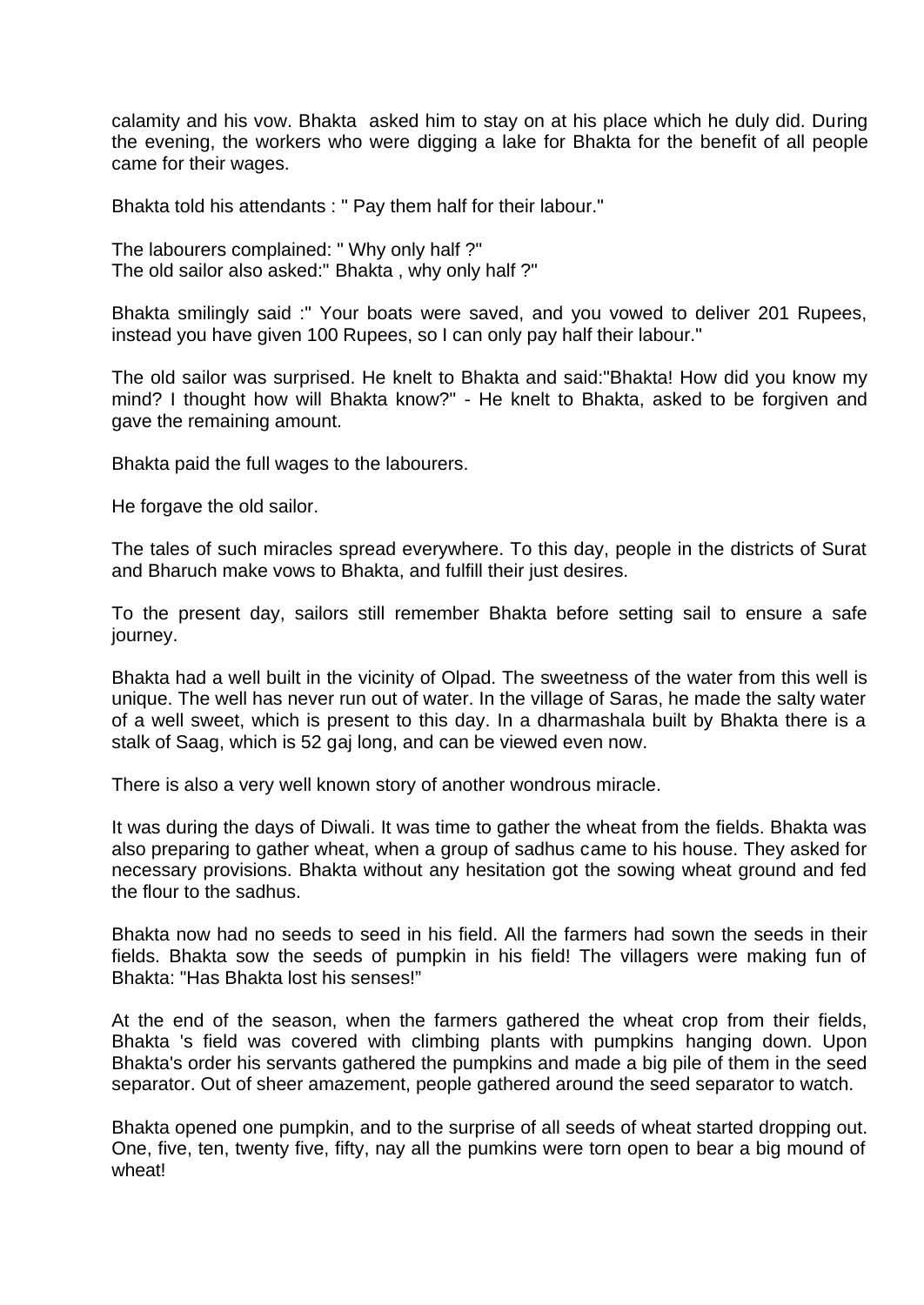Everyone watching knelt down to Bhakta. From then onwards, his followers remember Ratandas at the time of sowing in their fields. Their harvest has never failed.

**\***

It's year of drought ! It has created a disaster! Disaster descended upon the family of Lalaji. How can he pay the government tax? The government did not show mercy on farmers not able to pay the taxes. Such farmers were legally prosecuted. He was from the clan of Motala brahmins of great repute. He decided to leave Olpad and find some job elsewhere. He just philosophically accepted it was time for him to leave and prepared his belongings to leave.

Before leaving he went to Bhakta to say goodbye, and said:" Bhakta, the food and water has run out, please bless me so that I may earn my bread wherever I end up" Upon saying this he became very piteous.

Bhakta blessed him with a smile:" Don't worry! Everything will be all right. Not only will you earn a living, you will gain thousands of Rupees and come to Olpad on elephant back."

- And so it did happen. According to the blessings of Bhakta, he went towards Delhi, and in a few years became a minister. At the appropriate age he resigned from the post, and came to Olpad seated on an elephant! - bowed to Bhakta and spent his earnings in one year of drought for the good of all people. In that drought he looked after the rich whereas Bhakta saved the poor. It is said that food never lacked in the stores of Bhakta! Bhakta performed such numerous good deeds!

It was the month of Shravan. It is a drizzling night - the rain is pouring down. It is midnight. Rain drops make dripping sound as they come down from the roof. In the old bazaar of Olpad, a divo lamp is shining in one of the houses. The wind is blowing in from a half open window. A man is writing his accounts in the low light of the lamp. He is from the clan of Vania, his name Lallubhai Pranjivandas. His business - to sell food provisions. Lallubhai is engrossed writing his accounts, when there was a knock on the door. Lallubhai was surprised. "Who could it be at this time of the night?" He became anxious with the thought. Again there was a more forcible knocking on the door - Lallubhai put his pen behind his ear, and standing up he called " Who is it?"

The reply came " It is me Ratandas Bhakta." Leading his way with the lamp Lallubhai opened the door. Upon opening the door he asked " Why Bhakta! This time...at midnight?"

Bhakta forcing his way in and smiling said " Take this sir, as you enquired about the money this evening..."

Lallubhai remembered. That evening he had reminded Bhakta of the debt, which had not been paid for the food provisions. Not only had he reminded him, leaving normal courtesy and respect aside, he had also uttered a few unwarranted words. For a moment he repented, and then with a smile said: " Bhakta, now at this time...."

Bhakta:" But Sir, what is the certainty of tomorrow? I settle my bills as soon as I get the money. You reminded me, and luckily God sent it to me..." and saying thus Bhakta opened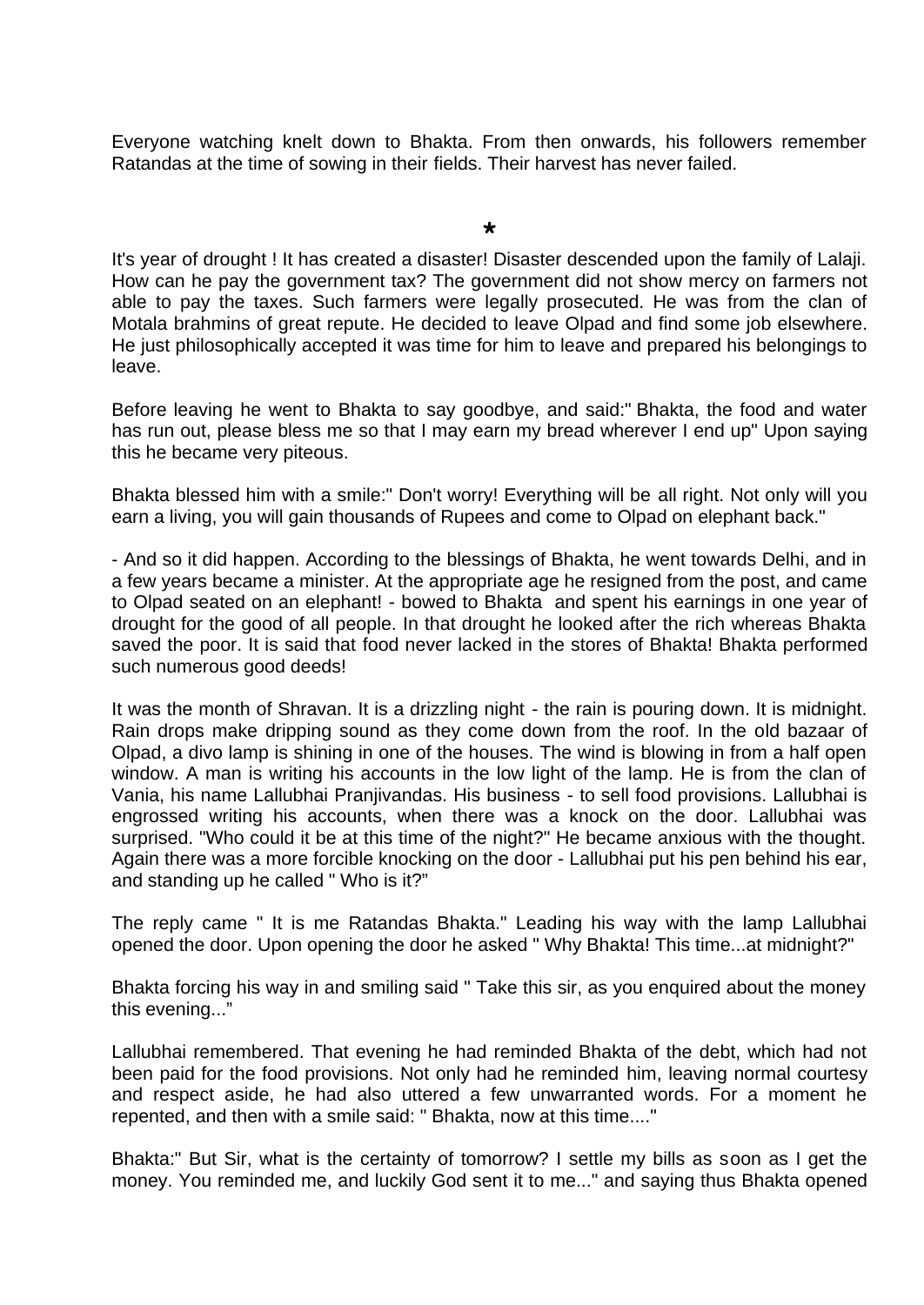the bag, and piled up the Rupees in front of Lallubhai.

Lallubhai counted the Rupees, and was just about to thank Bhakta. He looked up when to his amazement, he found Bhakta was not there. For a moment he was surprised, but then thought Bhakta must be in a hurry. He credited Bhakta 's account in his books. Closing all the books, Lallubhai closed the window. The rain had just stopped; the moon of the waning half was just looking through from behind the trees!

It was one month past this event. One evening, Lallubhai was weighing some goods at his shop, when Bhakta arrived. Lallubhai respectfully asked with a smile: "What would you like Bhakta?"

Bhakta said:"I have not come to take, I have come to give."

Lallubhai was surprised; he just managed to say : "To give! ...What?"

Bhakta:"That day you were very unhappy with me, you rebuked me for the outstanding debt - it was my fault - but what could I do? As soon as I get the money, I immediately pay out. But presently...."

Lallubhai got up in amazement: " Have you come to give me money?"

Bhakta:" Yes of course, please count this. Please clear my debt."

Lallubhai looked at Bhakta for a while with staring eyes; and then said: " Bhakta ! You came the other day in person...midnight.... You made me open the door in pouring rain and cleared the account, and today again..."

Now Bhakta stared at Lallubhai in amazement, and said:" What are you saying Sir? When ever did I come? Whenever did I pay my debt? I don't know..."

Lallubhai replied:"Yes, yes Bhakta ! You came at midnight, you poured a pile of Rupees in front of me, I started counting, I looked up. You were gone! I..I.."

Bhakta 's countenance became pale - the feelings on his face showed changes, with deep feelings he said:"Sir, Sir It was...It was..my grand Siddhanath !... none else....none else...no one else... going through a lakh and eighty for thousand lives, whose sight is not possible...impossible to me...he...he...in person came to your door" so saying his voice was overcome by great emotions. A little while later he said: "Did you not even recognise the grand father?"

What could the businessman say?

Putting the bag of Rupees in his pocket, Bhakta grumbled come down the steps of the shop: "My Siddhanath had to go to so much trouble? Midnight...rain..."

Lallubhai stood with his hands clasped to the disappearing figure of Bhakta.

**\***

Bhakta had one daughter. She was married at a well to do family. But her mother-in-law's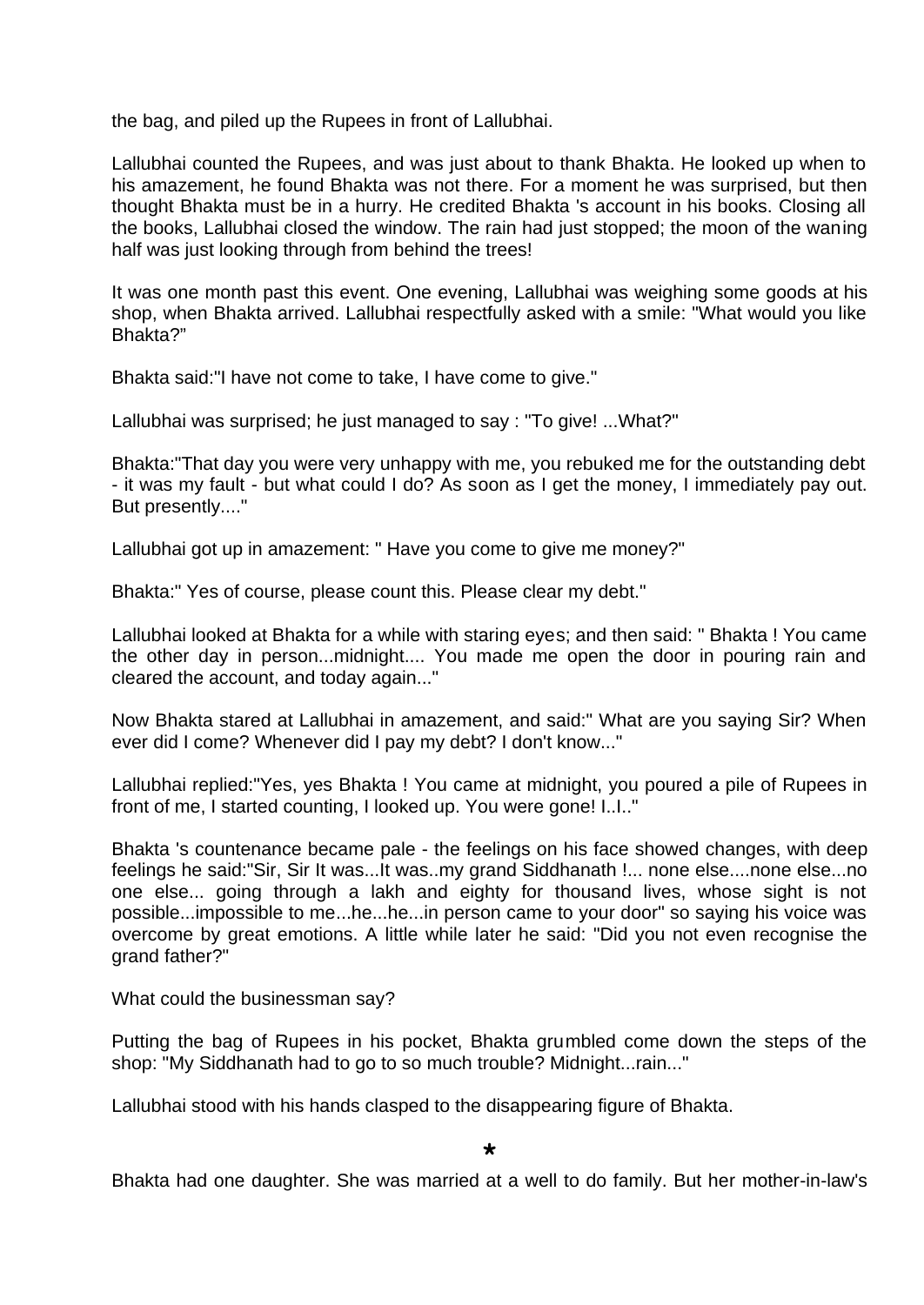manner was very sharp. Once his daughter was not feeling quite well. It was autumn time and the cold was a bit sharp! The daughter-in-law could not get up in time in the morning. The mother-in-law grumbled:

"If you don't do the clearing up, would your father do it?" and she then got engrossed in the daily chores.

The next day in the morning the mother-in law heard somebody clearing up in the cattle pit. The daughter-in-law was still ill, so she had not got up. She wondered who could be clearing up, so she went to investigate. She found Bhakta with basket full of cow dung on top of his head walking across the courtyard!

The lady was taken back. The story spread through the village like wild fire. The father-inlaw came running and snatched away the basket of dung and pleadingly started to say something.

Bhakta said with a smile: "If my daughter is ill and as she could not do the housework, then her father should do the necessary work!"

The mother-in-law was ashamed. With the feelings of the talk of the villagers and the words of Bhakta, she wished for the earth to open up and swallow her. Everyone knelt to Bhakta and asked for forgiveness. Bhakta had telepathically heard the harsh words of the motherin-law and had come to the rescue of his daughter!

The mother-in-law's attitude changed henceforth.

#### **\***

It was autumn time, during the month of Maghshar weddings were taking place in the village. One of the men of the village, a devotee of Bhakta, was attending an engagement party and asked his friend: " Let's go and pay a visit to Bhakta for his blessings."

The friend said: "I don't think I am coming. You wouldn't find any ripe mangoes there !" (This is literal translation from Gujarati, meaning one would not find there anything of benefit).

The man persuaded hard his friend who eventually accepted to go. They reached Bhakta 's residence and when they bowed to him to take leave, Bhakta said: " Since you have come, why not take some consecrated offering!" And he asked a volunteer: "Get the basket of the mangoes from the next room!"

The two friends were startled - for a moment they thought, how can you get mangoes at this time of the year - Bhakta is certainly gone mad. But the next moment the room was filled with the sweet fragrance of ripe mangoes - the taste of the lovely mangoes was so extraordinary - they both knelt to Bhakta!

It was Falgun month in the summer. Suryanarayan (the sun) was showering extreme heat. The birds, animals and all lifeforms were engaged in searching all directions for cool resting-places and water. At this time, Bhakta was passing to his destination through the unpopulated jungle by Dharampore in the district of Mandavi. His body was tired with the travel and due to the heat sweat was oozing out. Thirst for drink of water was harassing his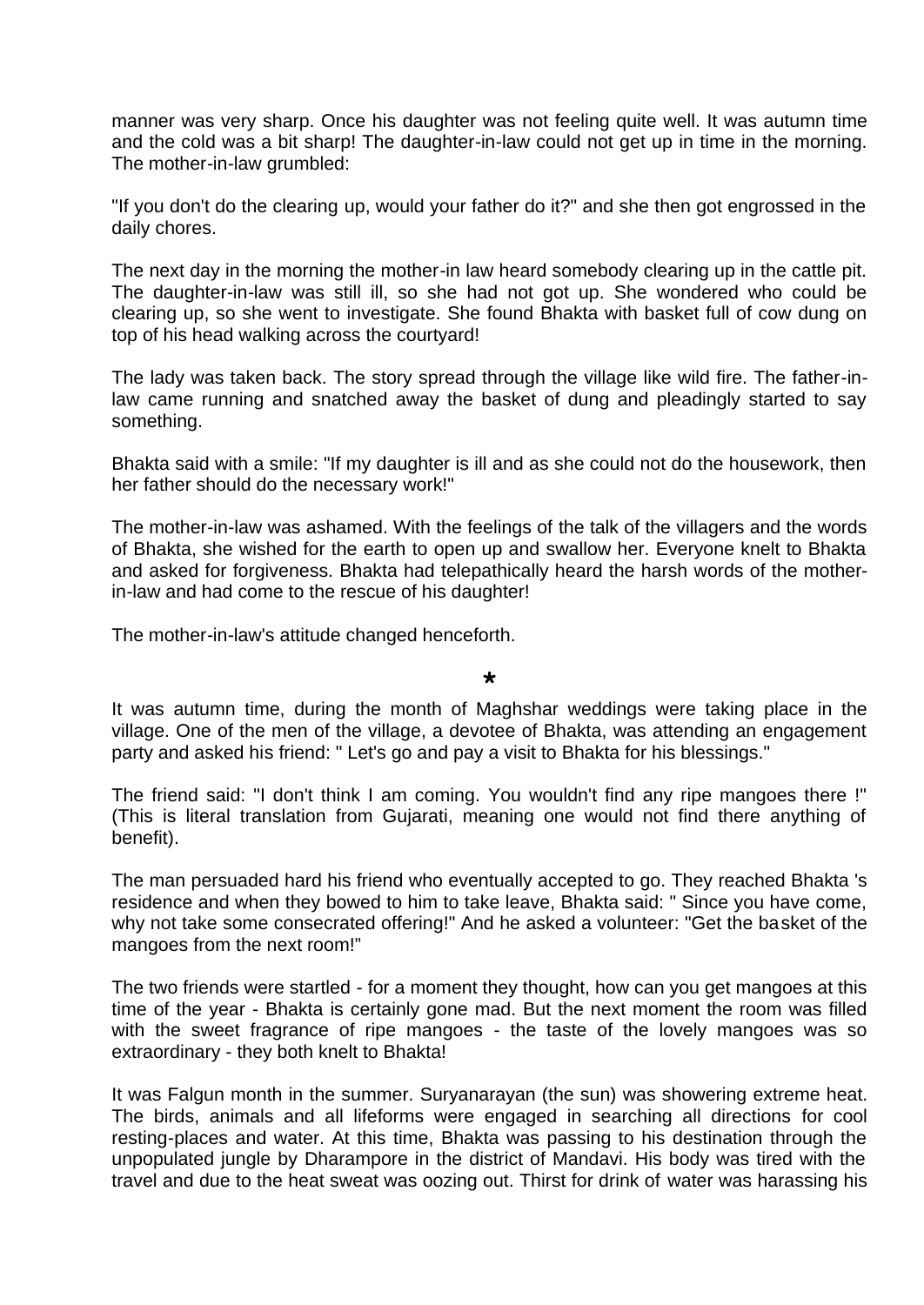otherwise patient nature. He was searching for water. Under the circumstances, he spotted a cowherd grazing his flock. Bhakta immediately went to the cowherd for water. He asked for a drink of water.

The cowherd replied: " Maharaj, there is no water in this area for two to three Gaos (measure of distance). I have some water but it is in a leather container. Saints and religious people therefore cannot use it. I therefore cannot give you water to drink, I too have to take the cows two to three Gaos for water. I take them only once for drink of water. This is my predicament. So I cannot satisfy you with water."

After learning this Bhakta went deep into thought. After a while he suddenly uttered asking the cowherd:" Is there a cow amongst your herd who does not bear young?" The cowherd replied in affirmative saying there was one. So Bhakta asked him to bring her. The cowherd brought the cow as asked. Bhakta asked the cowherd to bring a vessel and to milk the cow. The cowherd began to think and said :" Maharaj, how will a barren cow give milk!" In so saying the barren cow stood still watched on by the cowherd. Milk started to drip from her teats. Bhakta immediately asked the cowherd to milk the cow. The cowherd began to milk the cow. The vessel got filled with milk. The cowherd looked at Bhakta in amazement. Bhakta said to the cowherd: "Walk away while pouring the milk from this vessel, but don't look back." The cowherd began walking pouring the milk until there was none left. He then looked behind him to find the waters of Ganga flowing. The astonished cowherd knelt to the feet of Bhakta.

The cowherd said to Bhakta that his attractions to the worldly things had evaporated - you are my Lord. Please keep me by you. Bhakta said :" Your wellbeing is in looking after and protecting the cows and devotion to God. Those are my blessings." Henceforth the cowherd became a disciple of Bhakta. He kept to his duties praying to God and became a great devotee. He became famous as devotee "Bhandasji". His throne was established at Mandavi's Dharampore village. From that time onwards to this day, people became happy with the waters of the Ganga. Hail to such devotee.

Bhakta eventually decided to dispose of his mortal form. Away from the village he built a hut, and there he went into living abstract contemplation, commonly known as 'Samadhi'. Mandavi's Queen mother Kushalba came the same day to visit Bhakta. "Where is Bhakta?" Upon asking the devotees replied: " Maharaj has taken samadhi in the hut." Kushalba was disappointed. The devotees could not awaken Bhakta from samadhi - but Bhakta came to know the bewilderment in the mind of Kushalba. He came outside the hut and gave vision to Kushalba. Kushalba got made and consecrated Bhakta 's footprints for worshipping in the temple. After doing puja, Kushalba took blessings from Bhakta and departed.

One morning Bhakta said to the devotees :" Bring two cart loads of wood." He then said to his followers ;" Follow me to the cemetery singing the lord's name."

All were saddened.

Singing the Lord's name with countless people, Bhakta walked to the bay in the cemetery. Two cartloads of wood had already arrived.

Bhakta sat amidst the pile of wood. He then asked all: "Does anybody have anything to say?"